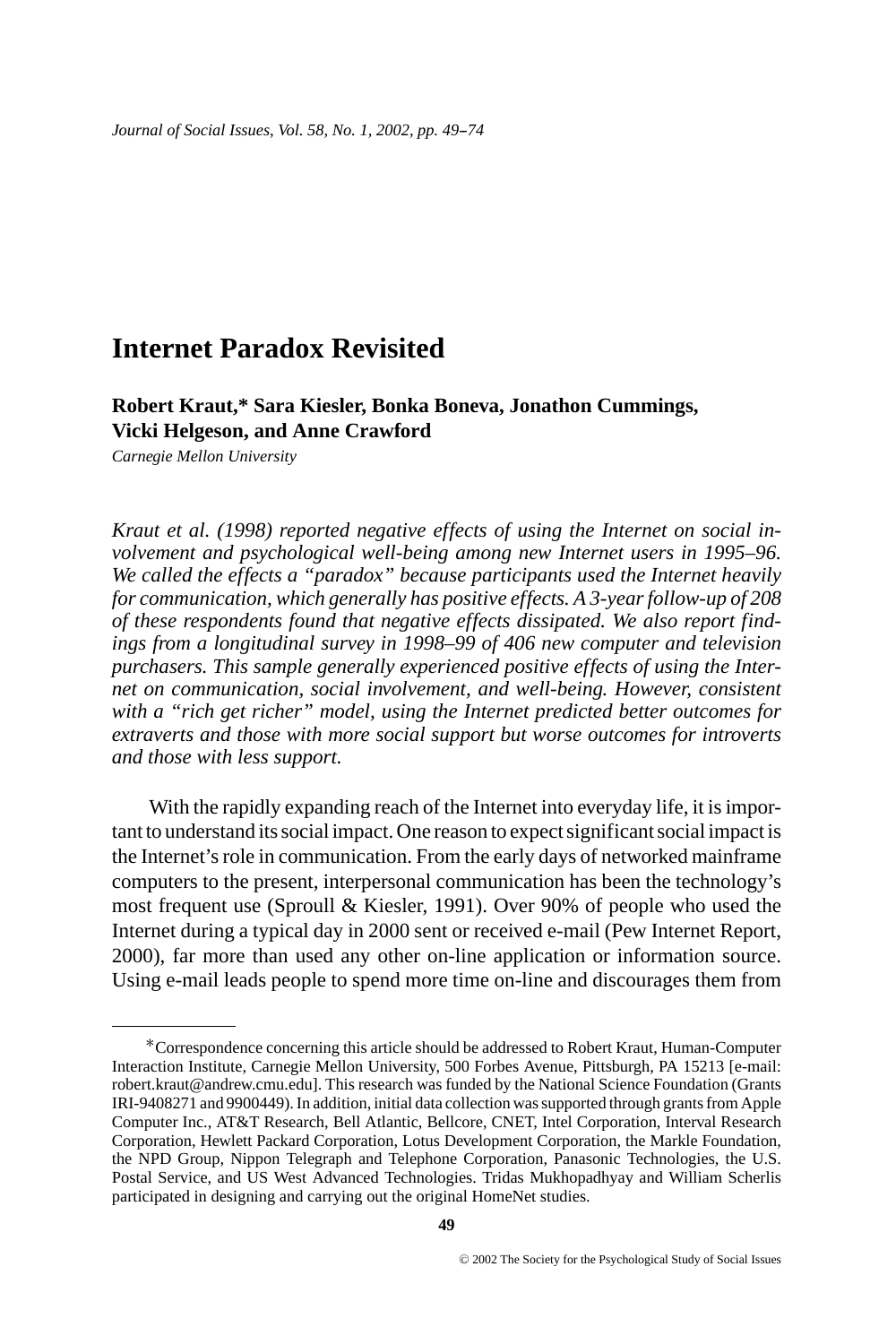dropping Internet service (Kraut, Mukhopadhyay, Szczypula, Kiesler, & Scherlis, 2000). Other Internet communication services are increasingly popular—instant messaging, chat rooms, multiuser games, auctions, and myriad groups comprising "virtual social capital" on the Internet (Putnam, 2000, p. 170).

If communication dominates Internet use for a majority of its users, there is good reason to expect that the Internet will have positive social impact. Communication, including contact with neighbors, friends, and family, and participation in social groups improves people's level of social support, their probability of having fulfilling personal relationships, their sense of meaning in life, their self-esteem, their commitment to social norms and to their communities, and their psychological and physical well-being (e.g., S. Cohen & Wills, 1985; Diener, Suh, Lucas, & Smith, 1999; Thoits, 1983; Williams, Ware, & Donald, 1981).

Through its use for communication, the Internet could have important positive social effects on individuals (e.g., McKenna & Bargh, 2000; McKenna, Green, & Gleason, this issue), groups and organizations (e.g., Sproull & Kiesler, 1991), communities (e.g., Borgida et al., this issue; Wellman, Quan, Witte, & Hampton, 2001), and society at large (e.g., Hiltz & Turoff, 1978). Because the Internet permits social contact across time, distance, and personal circumstances, it allows people to connect with distant as well as local family and friends, with coworkers, with business contacts, and with strangers who share similar interests. Broad social access could increase people's social involvement, as the telephone did in an earlier time (e.g., Fischer, 1992). It also could facilitate the formation of new relationships (Parks & Roberts, 1998), social identity and commitment among otherwise isolated persons (McKenna & Bargh, 1998), and participation in groups and organizations by distant or marginal members (Sproull & Kiesler, 1991).

Whether the Internet will have positive or negative social impact, however, may depend upon the quality of people's on-line relationships and upon what people give up to spend time on-line. Stronger social ties generally lead to better social outcomes than do weaker ties (e.g., Wellman & Wortley, 1990). Many writers have worried that the ease of Internet communication might encourage people to spend more time alone, talking on-line with strangers or forming superficial "drive by" relationships, at the expense of deeper discussion and companionship with friends and family (e.g., Putnam, 2000, p. 179). Further, even if people use the Internet to talk with close friends and family, these on-line discussions might displace higher quality face-to-face and telephone conversation (e.g., Cummings, Butler & Kraut, in press; Thompson & Nadler, this issue).

Research has not yet led to consensus on either the nature of social interaction on-line or its effects on social involvement and personal well-being. Some survey research indicates that on-line social relationships are weaker than off-line relationships (Parks & Roberts, 1998), that people who use e-mail regard it as less valuable than other modes of communication for maintaining social relationships (Cummings et al., in press; Kraut & Attewell, 1997), that people who use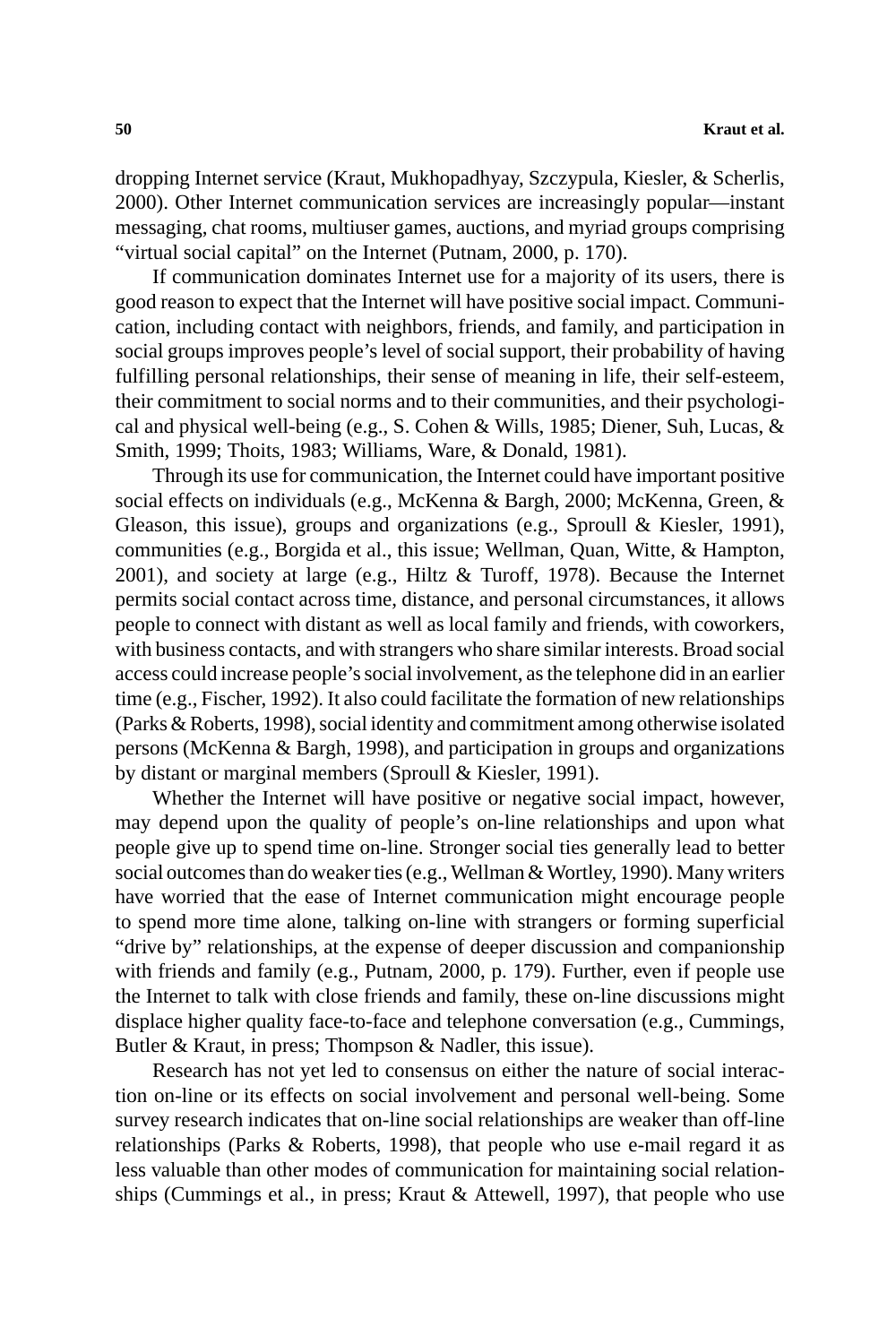e-mail heavily have weaker social relationships than those who do not (Riphagen & Kanfer, 1997) and that people who use the Internet heavily report spending less time communicating with their families (Cole, 2000). In contrast, other survey research shows that people who use the Internet heavily report more social support and more in-person visits with family and friends than those who use it less (Pew Internet and American Life Project, 2000). Because this research has been conducted with different samples in different years, it is difficult to identify central tendencies and changes in these tendencies with time. Further, the cross-sectional nature of the research makes it impossible to distinguish self-selection (in which socially engaged and disengaged people use the Internet differently) from causation (in which use of the Internet encourages or discourages social engagement).

A longitudinal study by Kraut and his colleagues (1998) was one of the first to assess the causal direction of the relationship between Internet use and social involvement and psychological well-being. The HomeNet field trial followed 93 households in their first 12–18 months on-line. The authors had predicted that the Internet would increase users' social networks and the amount of social support to which they had access. The consequence should be that heavy Internet users would be less lonely, have better mental health, and be less harmed by the stressful life events they experienced (S. Cohen & Wills, 1985). The sample as a whole reported high well-being at the start of the study. Contrary to predictions, however, the association of Internet use with changes in the social and psychological variables showed that participants who used the Internet more heavily became less socially involved and more lonely than light users and reported an increase in depressive symptoms. These changes occurred even though participants' dominant use of the Internet was communication.

These findings were controversial. Some critics argued that because the research design did not include a control group without access to the Internet, external events or statistical regression could have been responsible for participants' declines in social involvement and psychological well-being (e.g., Gross, Juvonen, & Gable, this issue; Shapiro, 1999). However, these factors would have affected heavy and light Internet users similarly, so they could not account for the differences in outcomes between them.

A more pertinent problem noted in the original HomeNet report is the unknown generalizability of the results over people and time. The participants in the original study were an opportunity sample of families in Pittsburgh. In 1995 and 1996, when they began the study, they initially had higher community involvement and more social ties than the population at large. In addition, they had little experience on-line, and few of their family and friends had Internet access. One possibility is that using the Internet disrupted this group's existing social relationships. Had the study begun with a more socially deprived sample or more recently, when more of the population was on-line, the group's use of the Internet for social interaction might have led to more positive effects. In addition, some critics questioned the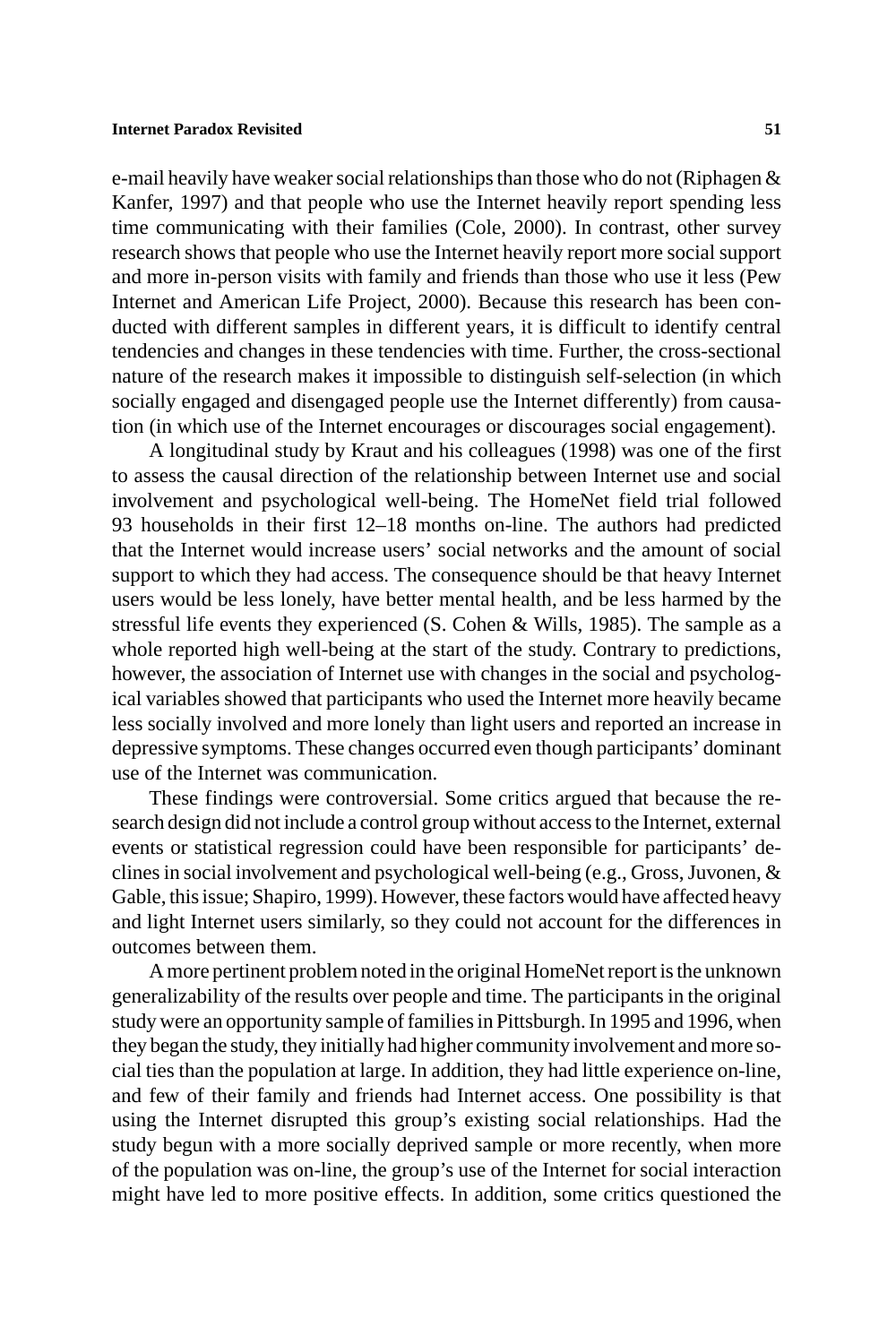particular measures of social involvement and well-being deployed in this study (e.g., Shapiro, 1999).

The present article addresses these issues of generalizability through a follow-up of the original HomeNet sample and a new longitudinal study. The rationale for both studies is similar. If use of the Internet changes the amount and type of interpersonal communication people engage in and the connections they have to their friends, family, and communities, then it should also influence a variety of psychological outcomes, including their emotions, self-esteem, depressive symptoms, and reactions to stressors (e.g., S. Cohen & Wills, 1985; Diener et al., 1999; Thoits, 1983; Williams et al., 1981). The follow-up study examined the longer-term impact of Internet use on those in the original HomeNet sample, providing a second look at a group for whom initial Internet use had poor effects. It retained the outcome measures collected in the original HomeNet study.

A second study followed a new sample in the Pittsburgh area, from 1998 and 1999. It compared an explicit control group of those who had recently purchased a television set with those who had recently purchased a computer. It examined the impact of the Internet on a broader variety of social and psychological outcome measures than did the original HomeNet study. The goal was not to make differentiated predictions for each measure, but to see if using the Internet had similar consequences across a variety of measures of social involvement and psychological well-being. The sample was sufficiently large to permit an analysis of the impact of individual differences in personality and social resources on Internet usage and outcomes. In particular, the research examined whether using the Internet had different consequences for people differing in extraversion and in social support. As discussed further in the introduction to Study 2, people differing in extraversion and social support are likely use the Internet in different ways. In addition, they are likely to have different social resources available in their off-line lives, which could change the benefits they might gain from social resources they acquire on-line.

# **Study 1: Follow-Up to the Original HomeNet Sample**

The data for the follow-up study are from 208 members of 93 Pittsburgh families to whom we provided a computer and access to the Internet in 1995 or 1996. The families were recruited through four high school journalism programs and four community development organizations in eight Pittsburgh neighborhoods. The sample was more demographically diverse than was typical of Internet users at the time. Details of the sampling and research protocol are described in Kraut, Scherlis, Mukhopadhyay, Manning, and Kiesler (1996).

The analyses of social impact reported in Kraut et al. (1998) were drawn from Internet usage records and from surveys given just before participants began the study and again in May 1997. Server software recorded participants' use of the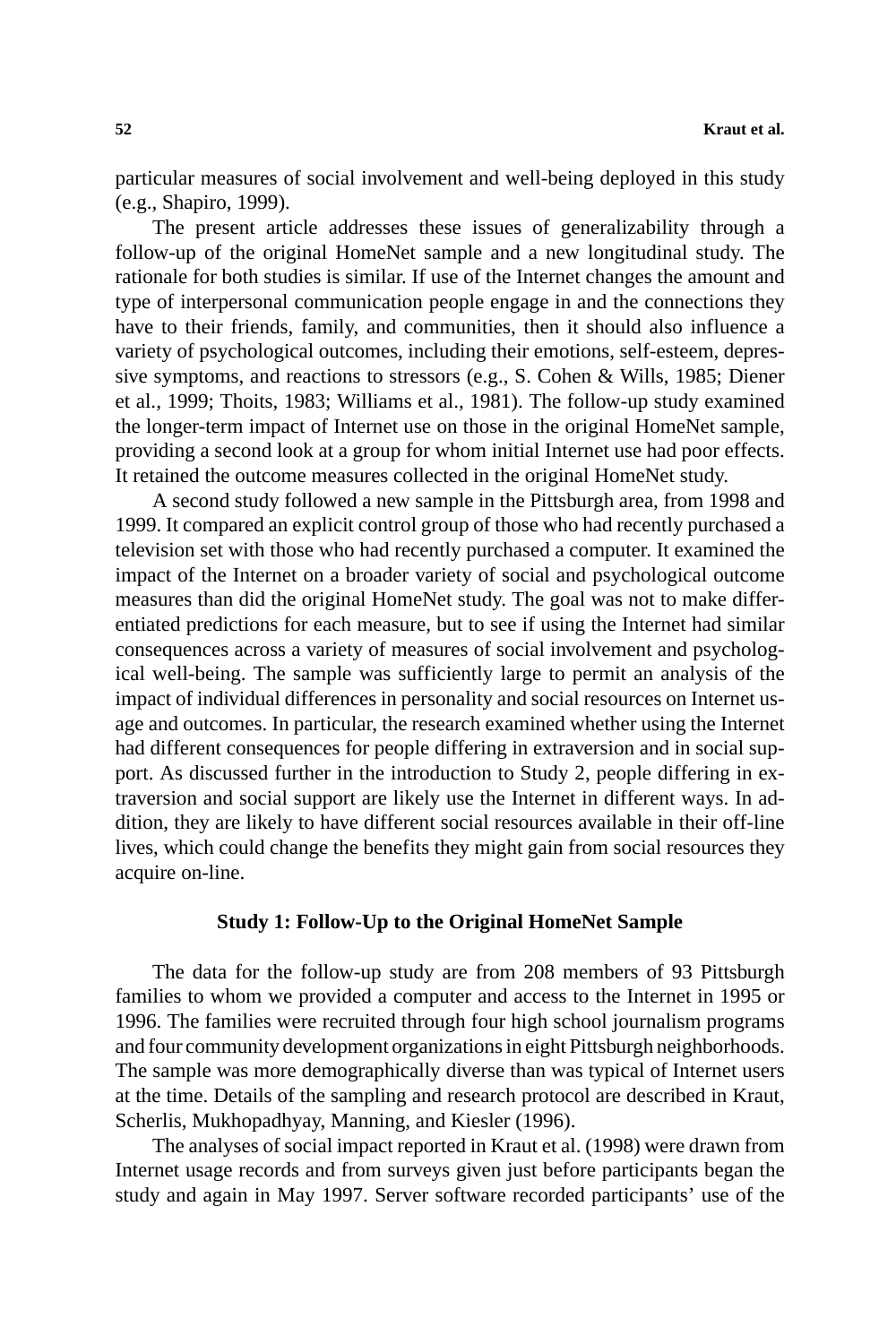Internet—hours on-line, e-mail volume, and Web sites visited per week. The surveys included four measures of social involvement (time spent in family communication, size of local social network, size of distant social network, and perceived social support; S. Cohen, Mermelstein, Kamarck, & Hoberman, 1984), and three well-established measures of psychological well-being: the UCLA Loneliness Scale (Russell, Peplau, & Cutrona, 1980), the Daily Life Hassles Scale, a measure of daily-life stress (Kanner, Coyne, Schaefer, & Lazarus, 1981), and the Center for Epidemiological Studies' Depression Scale (CES-D; Radloff, 1977). It included the demographic characteristics of age, gender, household income, and race as control variables, because there is evidence that these factors influence both the amount of Internet use and its social and psychological outcomes (e.g., Magnus, Diener, Fujita, & Payot, 1993; Von Dras & Siegler, 1997). We also included the personality trait of extraversion (Bendig, 1962) as a control variable, because extraversion is often associated with well-being (Diener et al., 1999) and may also influence the way people use the Internet. However, the sample was too small to examine statistical interactions involving the extraversion measure. See Table 1 for basic statistics and other information about these variables.

Kraut et al. (1998) used a regression analysis of the effect of hours of Internet use on social involvement and psychological well-being in 1997 (Time 2), controlling for scores on these outcome measures at the pretest (Time 1) and the demographic and personality control variables. The follow-up study reexamined the impact of use of the Internet by adding a third survey, administered in February 1998 (Time 3). For about half the participants, the final survey came nearly 3 years after they first used the Internet; for the other half, the final survey came nearly 2 years later.

# *Method*

All longitudinal research faces the potential of participant attrition. Our research was especially vulnerable because we had not planned initially to follow the participants for more than 1 year. Many of the high school students in the original sample graduated and moved to college. Further, technology changed rapidly during this period, and some participants changed Internet providers, ending our ability to monitor their Internet use. Of the 335 people who qualified for participation in the original study, 261 returned a pretest survey at Time 1 (78%), 227 returned a survey at Time 2 (68%), and 154 returned a survey at Time 3 (46%). Because this research is fundamentally about changes in social and psychological outcomes, we limit analysis to 208 participants who completed a minimum of two out of three surveys.

We used a longitudinal panel design to examine the variables that influenced changes in social involvement and psychological well-being from Time 1 to Time 2 and from Time 2 to Time 3. The measure of Internet use is the average hours per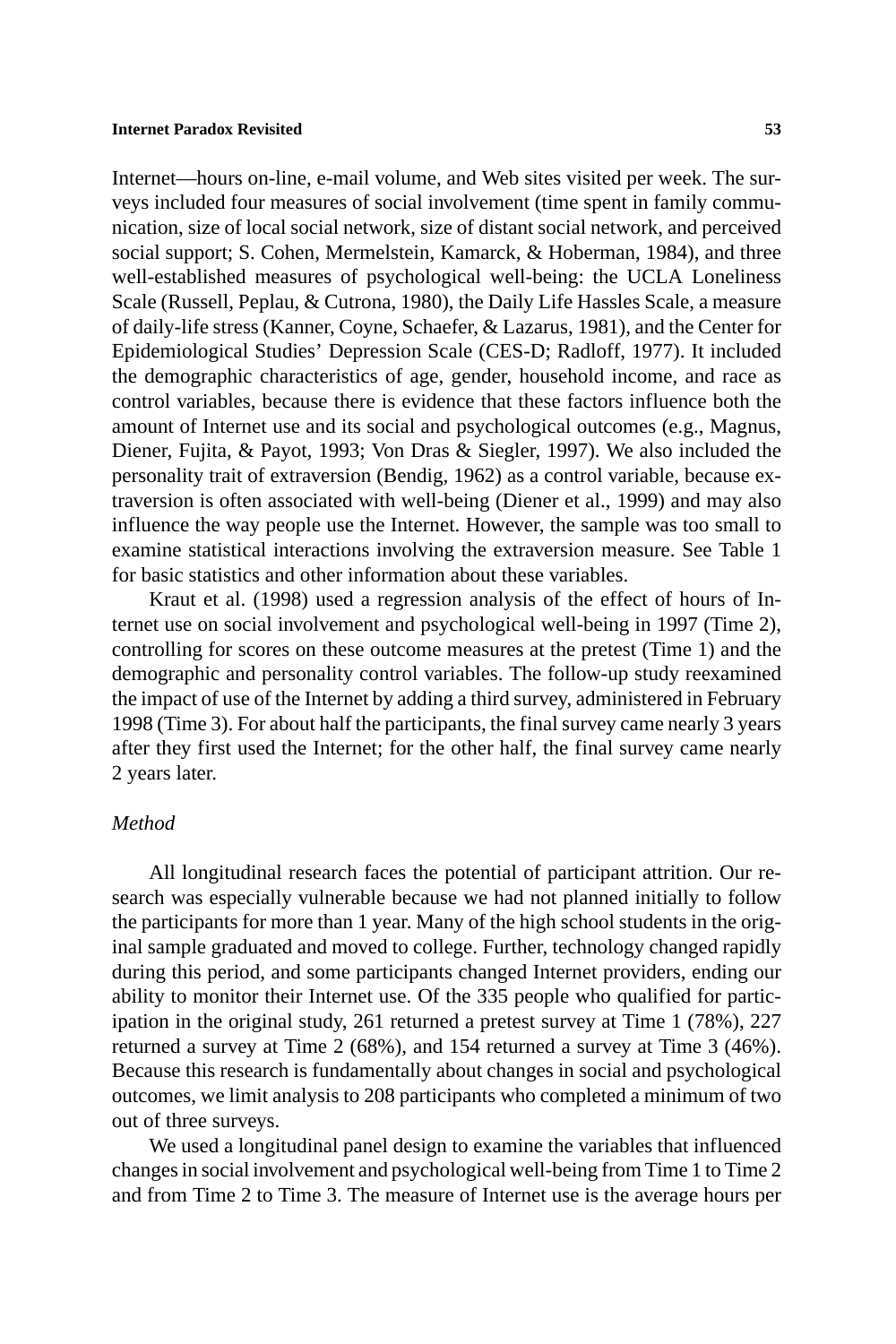|                                         |      | Study 1 |     | Study 2   |        |      |     |  |  |  |  |
|-----------------------------------------|------|---------|-----|-----------|--------|------|-----|--|--|--|--|
| Variable                                | Mean | SD      | N   | Alpha     | Mean   | SD   | N   |  |  |  |  |
| <b>Adult</b> <sup>a</sup>               | .66  | .48     | 208 | NA        | .88    | .32  | 446 |  |  |  |  |
| Male <sup>a</sup>                       | .42  | .50     | 208 | NA        | .47    | .50  | 446 |  |  |  |  |
| White <sup>a</sup>                      | .72  | .45     | 208 | NA        | .92    | .27  | 438 |  |  |  |  |
| Income <sup>b</sup>                     | 5.53 | 1.27    | 197 | NA        | 4.91   | 1.55 | 443 |  |  |  |  |
| Education <sup>c</sup>                  |      |         |     | <b>NA</b> | 4.06   | 1.23 | 446 |  |  |  |  |
| Computer sample <sup>a</sup>            |      |         |     | NA        | .72    | .45  | 446 |  |  |  |  |
| Extraversion <sup>g</sup>               | 3.54 | .77     | 204 | .80       | 3.22   | .65  | 389 |  |  |  |  |
| Social support <sup>g</sup>             | 4.02 | .57     | 206 | .81       | 3.80   | .54  | 389 |  |  |  |  |
| Internet use <sup>h</sup>               | .72  | .76     | 206 | .86       | .00    | .78  | 406 |  |  |  |  |
| Local circle $(\log)^d$                 | 3.01 | .81     | 206 | <b>NA</b> | 2.56   | .79  | 375 |  |  |  |  |
| Distant circle $(\log)^e$               | 3.01 | 1.15    | 206 | NA        | 2.21   | 1.05 | 361 |  |  |  |  |
| Family communication $(\log)^f$         | 4.31 | .78     | 193 | NA        | 4.10   | 1.63 | 389 |  |  |  |  |
| Face-to-face communication <sup>h</sup> |      |         |     | .55       | $-.01$ | 1.00 | 406 |  |  |  |  |
| Phone communication <sup>g</sup>        |      |         |     | .83       | 4.69   | 1.15 | 387 |  |  |  |  |
| Closeness near friends <sup>g</sup>     |      |         |     | <b>NA</b> | 3.54   | .76  | 434 |  |  |  |  |
| Closeness distant friends <sup>g</sup>  |      |         |     | <b>NA</b> | 2.94   | 1.10 | 286 |  |  |  |  |
| Community involvement <sup>g</sup>      |      |         |     | .70       | 2.83   | .75  | 390 |  |  |  |  |
| Stay in Pittsburgh <sup>g</sup>         |      |         |     | <b>NA</b> | 3.69   | 1.38 | 388 |  |  |  |  |
| Trust <sup>g</sup>                      |      |         |     | .74       | 3.17   | .83  | 391 |  |  |  |  |
| Anomie <sup>g</sup>                     |      |         |     | .57       | 2.66   | .63  | 391 |  |  |  |  |
| Stressi                                 | .24  | .17     | 208 | .88       | .22    | .14  | 382 |  |  |  |  |
| Loneliness <sup>g</sup>                 | 1.93 | .68     | 204 | .75       | 2.10   | .66  | 389 |  |  |  |  |
| Depression <sup>1</sup>                 | .65  | .40     | 205 | .88       | .53    | .47  | 389 |  |  |  |  |
| Negative affect <sup>g</sup>            |      |         |     | .88       | 1.67   | .64  | 390 |  |  |  |  |
| Positive affect <sup>g</sup>            |      |         |     | .88       | 3.49   | .72  | 388 |  |  |  |  |
| Time pressure <sup>g</sup>              |      |         |     | .82       | 3.02   | .76  | 390 |  |  |  |  |
| Self-esteem <sup>g</sup>                |      |         |     | .85       | 3.70   | .62  | 389 |  |  |  |  |
| Computer skill <sup>g</sup>             |      |         |     | .90       | 3.26   | .93  | 389 |  |  |  |  |
| US knowledge $k$                        |      |         |     | .41       | .71    | .33  | 388 |  |  |  |  |
| Local knowledge <sup>k</sup>            |      |         |     | .34       | .68    | .26  | 388 |  |  |  |  |

**Table 1.** Descriptive Statistics for Variables in Studies 1 and 2

*Note*: All variables are coded so that higher numbers indicate more of the variable.  $NA = not$  available. Dichotomous variable  $(0/1)$ . <sup>b</sup>Six categories, from under \$10,000 to over \$75,000. *Six categories*, from less than 11th grade to graduate-level work. <sup>d</sup>Truncated at 60 and logged. *Truncated at 100* and logged. <sup>f</sup>Sum of minutes communicating with other household members, logged. <sup>g</sup>5-point Likert response scale, with endpoints 1 and 5, where 5 is highest score. hHours per week using the Internet (logged) in Study 1; mean of standardized variables in study. <sup>1</sup>4-point Likert scale, with endpoints 0 and 3, where 3 is highest score. Mean of dichotomous response scales  $(0/1)$ . <sup>k</sup>Proportion correct on multiple choice questions.

week a participant spent on-line between any two surveys, according to automated usage records (i.e., weekly use between Times 1 and 2 and between Times 2 and 3). Because this variable was highly skewed, we used a log transformation. When assessing the impact of Internet use on social involvement and psychological well-being at one time, we statistically controlled for the prior level of social involvement and psychological well-being, by including the lagged dependent variable as a control variable in the model. Since this analysis controls for participants' demographic characteristics and the lagged outcome, one can interpret the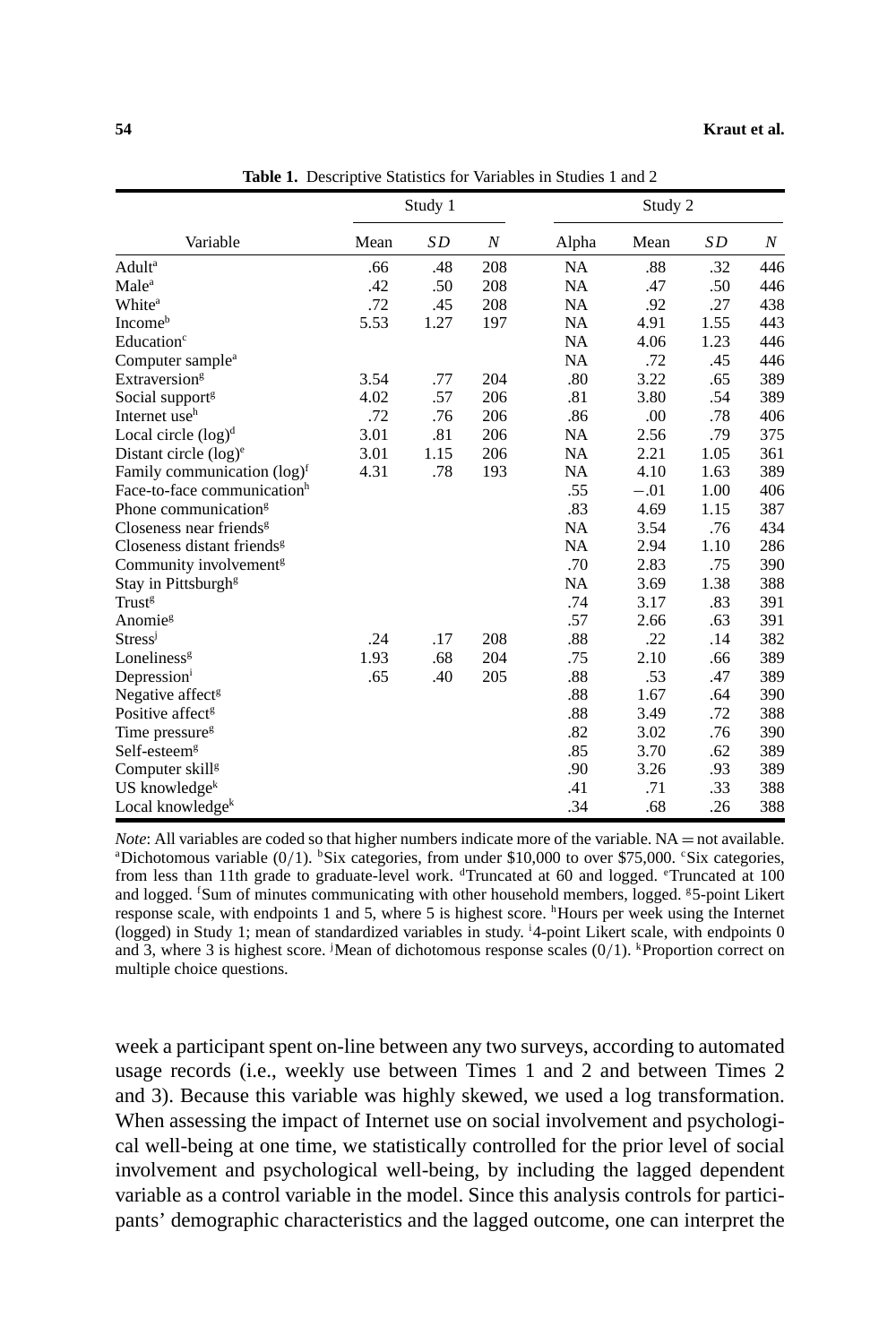coefficients associated with Internet use as the effect of Internet use on changes in these outcomes (J. Cohen & Cohen, 1983, pp. 417–422). (For example, when examining the effect of Internet use on loneliness at Times 2 and 3, we included the lagged variable for loneliness at Times 1 and 2, respectively, in the model to control for the effects of prior loneliness on Internet use and on subsequent loneliness.)

As demographic control variables, we included adult status (0 if age  $\leq$  18; 1 if age  $>18$ ), gender (0 = female; 1 = male), race (0 = non-White; 1 = White) and household income. Because teens use the Internet substantially more than adults and in different ways (Kraut et al., 1998), we included the Generation  $\times$  Internet Use interaction to determine whether the Internet had similar effects on both generations. Because the personality trait of extraversion is likely to influence social involvement, Bendig's (1962) measure of extraversion was included as a control variable when we were predicting social support and the size of local and distant social circles. Because daily-life stress is a risk factor for psychological depression, we included Kanner et al.'s (1981) hassles scale as a control variable when predicting depressive symptoms.

The analyses were conducted using the xtreg procedure in Stata (StataCorp, 2001) for cross-sectional time series analyses with independent variables modeled as a fixed effect and participant modeled as a random effect. For the dependent measures listed in Table 2, the basic model is

Dependent Variable<sub>T*n*</sub> = Intercept + Demographic Characteristics<sub>T1</sub></sub> + Time Period + Dependent VariableT*<sup>n</sup>*−<sup>1</sup> + Control Variables<sub>Tn</sub> + Log Internet Hours<sub>Tn−1</sub>

+ Log Internet Hours<sub>Tn−1</sub> × Time Period

+ Log Internet Hours<sub>Tn−1</sub>×Generation<sub>T1</sub>.

In the model Dependent Variable<sub>Tn</sub> is a measure of social involvement or psychological well-being at the end of the second or third time period and Dependent Variable<sub>Tn-1</sub> represents the same measure administered in the previous time period. The analyses of particular interest are the main effects of Internet use on subsequent measures of social involvement and psychological well-being and the statistical interactions of Internet use and time period on these outcomes. The main effect of Internet use assesses the cumulative impact of Internet use over the two or three years of the study, and the interaction of Internet use with time period assesses whether this impact is the same in the early period (previously reported in Kraut et al., 1998) and in the more recent period.

### *Results*

Table 2 shows results from the analyses. Kraut et al. (1998) showed Internet use was associated with declines in family communication and in the number of people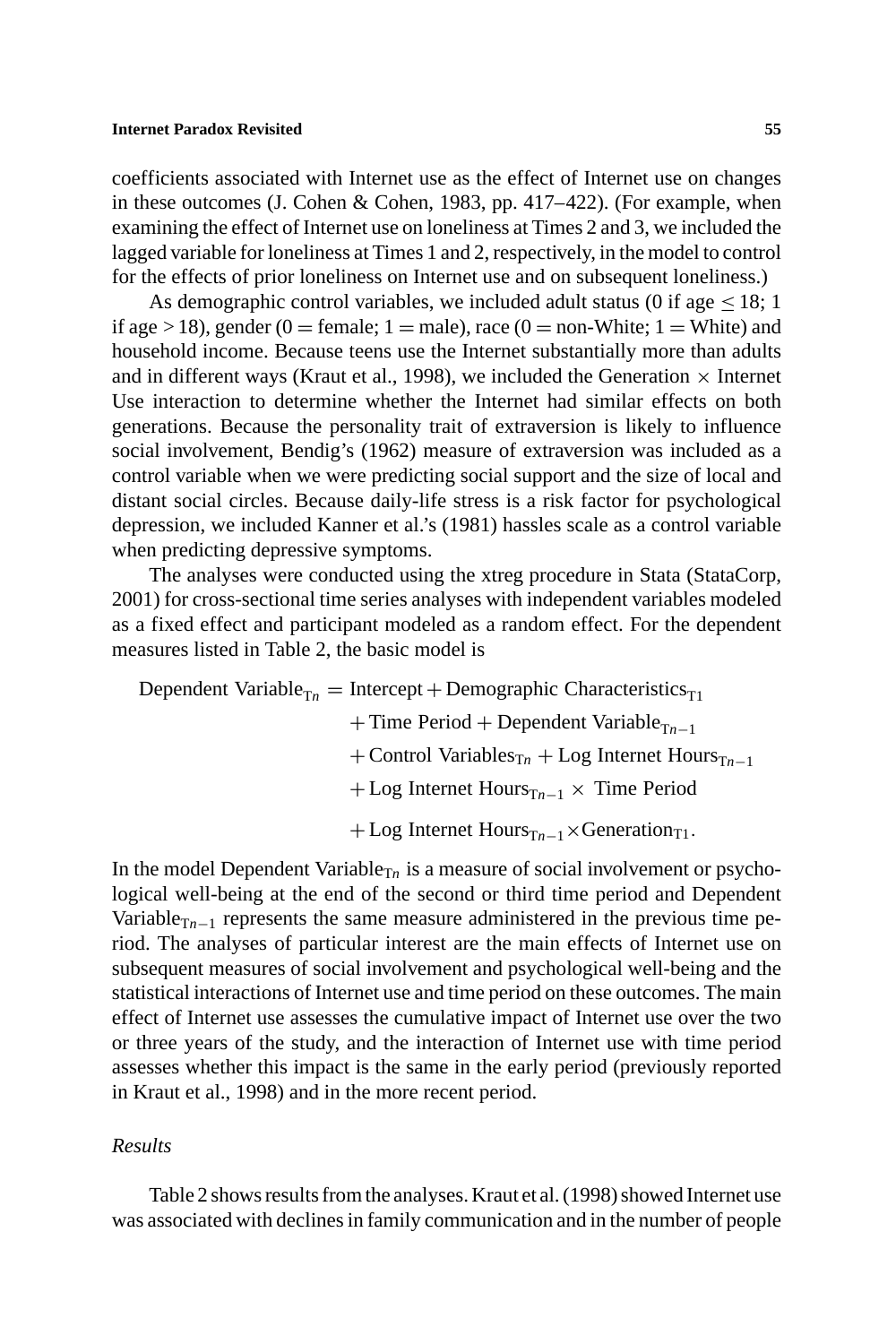|                                                       |         |                             |                  |          |                                  |     |                                    |       |                  |                          | Family |                  |         |                           |                  |              |                         |                  |         |                         |                  |  |
|-------------------------------------------------------|---------|-----------------------------|------------------|----------|----------------------------------|-----|------------------------------------|-------|------------------|--------------------------|--------|------------------|---------|---------------------------|------------------|--------------|-------------------------|------------------|---------|-------------------------|------------------|--|
|                                                       |         | Social support <sup>a</sup> |                  |          | Local social circle <sup>b</sup> |     | Distant social circle <sup>c</sup> |       |                  | communication $(\log)^d$ |        |                  |         | <b>Stress<sup>e</sup></b> |                  |              | Depression <sup>t</sup> |                  |         | Loneliness <sup>g</sup> |                  |  |
| Independent variables                                 | beta    | SE                          | $\boldsymbol{p}$ | beta     | <b>SE</b>                        | p   | beta                               | SE    | $\boldsymbol{v}$ | beta                     | SE     | $\boldsymbol{p}$ | beta    | <b>SE</b>                 | $\boldsymbol{p}$ | beta         | SE                      | $\boldsymbol{p}$ | beta    | $\cal SE$               | $\boldsymbol{p}$ |  |
| Intercept                                             | 0.00    | 0.04                        |                  | 3.76     | 3.37                             |     | 8.85                               | 6.74  |                  | $-0.03$                  | 0.05   |                  | 0.01    | 0.01                      |                  | $-0.01$      | 0.03                    |                  | 0.03    | 0.04                    |                  |  |
| Adult $(0 = \text{teen})$ ;<br>$1 = \text{adult}$     | $-0.13$ | 0.09                        |                  | $-19.37$ | 7.41                             | **  | $-49.02$                           | 14.70 | ***              | 0.34                     | 0.11   | **               | 0.00    | 0.02                      |                  | $-0.14$      | 0.06                    |                  | 0.04    | 0.09                    |                  |  |
| Male $(0 = \text{female})$ .<br>$l = male$            | $-0.16$ | 0.08                        | $*$              | $-2.74$  | 6.89                             |     | 6.57                               | 13.70 |                  | $-0.08$                  | 0.10   |                  | 0.00    | 0.02                      |                  | 0.02         | 0.05                    |                  | 0.27    | 0.08                    |                  |  |
| Household income                                      | 0.00    | 0.00                        |                  | $-0.20$  | 0.15                             |     | 0.14                               | 0.29  |                  | 0.00                     | 0.00   |                  | 0.00    | 0.00                      |                  | 0.00         | 0.00                    |                  | 0.00    | 0.00                    |                  |  |
| White $(0 = other)$ ;<br>$1 =$ White)                 | 0.15    | 0.09                        |                  | $-8.26$  | 8.23                             |     | $-6.74$                            | 16.38 |                  | 0.11                     | 0.13   |                  | 0.04    | 0.02                      |                  | $-0.14$      | 0.07                    |                  | $-0.22$ | 0.10                    |                  |  |
| Time period <sup>h</sup><br><b>Stress<sup>e</sup></b> | 0.10    | 0.06                        |                  | 0.97     | 2.52                             |     | $-4.04$                            | 4.66  |                  | $-0.34$                  | 0.10   | ***              | 0.06    | 0.01                      | ***              | 0.01<br>0.61 | 0.04<br>0.17            | ***              | 0.12    | 0.06                    |                  |  |
| <b>Extraversion</b> <sup>i</sup>                      | 0.07    | 0.05                        |                  | 1.04     | 2.74                             |     | $-5.28$                            | 5.21  |                  |                          |        |                  |         |                           |                  |              |                         |                  |         |                         |                  |  |
| Lagged dependent<br>variable                          | 0.45    | 0.07                        | ***              | 0.21     | 0.06                             | *** | 0.33                               | 0.10  | ***              | 0.37                     | 0.08   | ***              | 0.54    | 0.06                      | ***              | 0.18         | 0.06                    | ***              | 0.44    | 0.05                    |                  |  |
| Internet hours (log)                                  | 0.02    | 0.05                        |                  | $-1.15$  | 3.29                             |     | $-5.14$                            | 6.27  |                  | 0.05                     | 0.07   |                  | 0.03    | 0.01                      | *                | $-0.01$      | 0.03                    |                  | 0.00    | 0.05                    |                  |  |
| Internet × Period                                     | 0.10    | 0.08                        |                  | $-0.37$  | 3.06                             |     | 2.88                               | 5.62  |                  | 0.16                     | 0.12   |                  | $-0.01$ | 0.02                      |                  | $-0.13$      | 0.05                    |                  | $-0.21$ | 0.08                    | **               |  |
| Internet $\times$ Adult                               | 0.06    | 0.09                        |                  | 5.44     | 6.08                             |     | 7.52                               | 11.57 |                  | $-0.02$                  | 0.13   |                  | 0.04    | 0.02                      |                  | $-0.08$      | 0.06                    |                  | $-0.09$ | 0.10                    |                  |  |
| $\boldsymbol{n}$                                      | 189     |                             |                  | 189      |                                  |     | 187                                |       |                  | 177                      |        |                  | 195     |                           |                  | 187          |                         |                  | 186     |                         |                  |  |
| $R^2$                                                 | 0.29    |                             |                  | 0.26     |                                  |     | 0.17                               |       |                  | 0.15                     |        |                  | 0.46    |                           |                  | 0.20         |                         |                  | 0.36    |                         |                  |  |

**Table 2.** Analysis of the Original HomeNet Study After 3 Years

*Note.* Variables were centered before analyses. *<sup>n</sup>* <sup>=</sup> 208.

<sup>a</sup>Cohen, Mermelstein, Kamarck, & Hoberman, 1984. <sup>b</sup>Number kept up with monthly, living in the Pittsburgh area. <sup>c</sup>Number kept up with annually, living outside of the Pittsburgh area. <sup>d</sup>Log of the minutes communicating per day. <sup>e</sup>Kanner, Coyne, Schaefer, & Lazarus, 1981. <sup>f</sup>Radloff, 1977. <sup>g</sup>Russell, Peplau, & Cutrona, 1980. hPeriod 1 is 12–18 months, from 1995 or 1996 to 1997, and period 2 is from the first posttest in 1997 to the second posttest in 1998. Bendig, 1962. Dependent variable measured approximately 12–18 months previously.

 $\frac{1}{p}$   $p$   $\lt$  .10.  $\frac{1}{p}$   $p$   $\lt$  .05.  $\frac{1}{p}$   $\lt$  .01.  $\frac{1}{p}$   $\lt$  .001.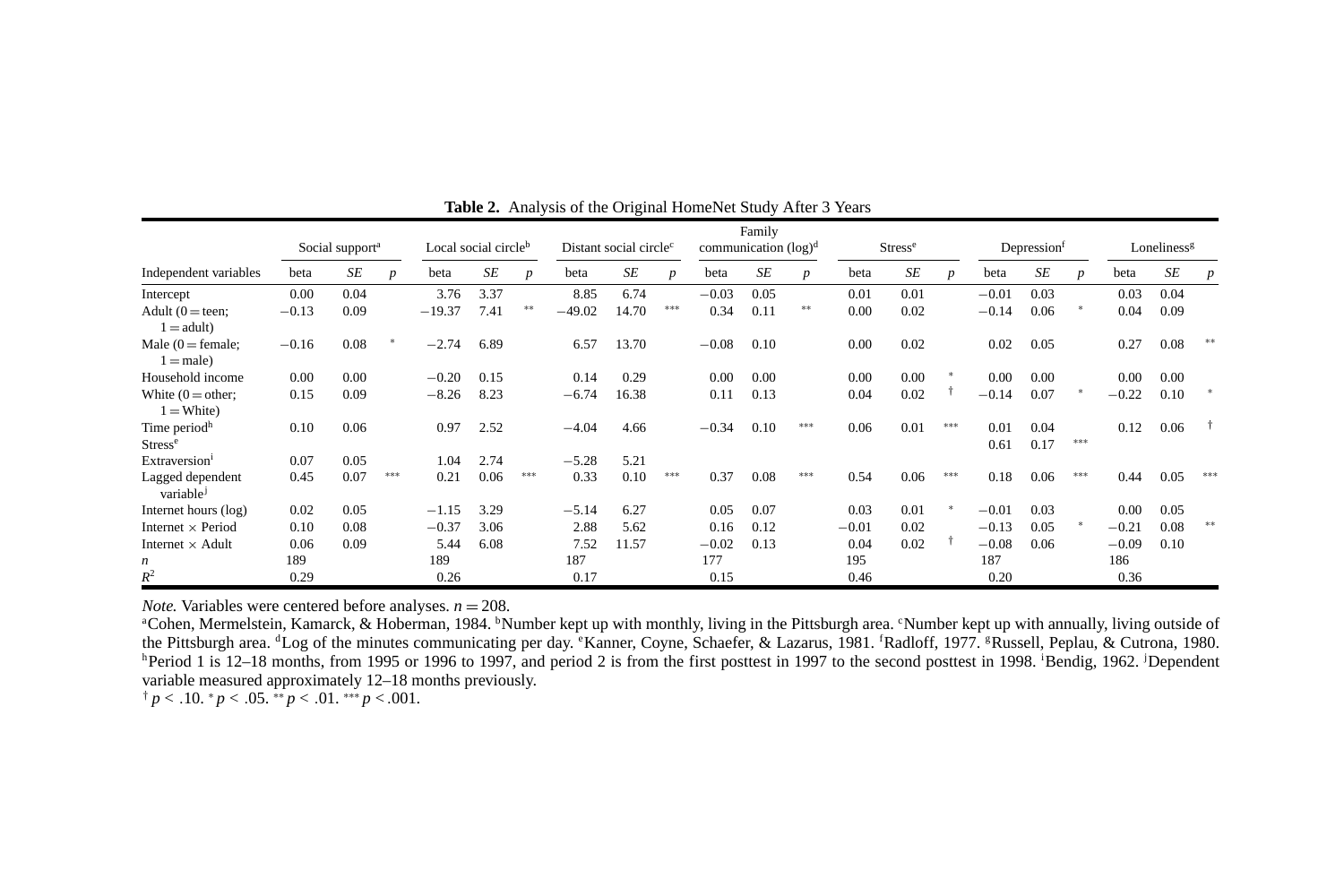in participants' local and distant social circles, and with increases in loneliness, depressive symptoms, and daily-life stress. Of these effects, Internet use over the longer period tested in the current analyses was associated only with increases in stress. Two significant Internet Use  $\times$  Time Period interactions suggest that Internet use had different effects early and late in respondents' use of the Internet. In particular, depressive symptoms significantly increased with Internet use during the first period but significantly declined with Internet use during the second period (for the interaction,  $p < .05$ ). Loneliness significantly increased with Internet use during the first period but was not associated with Internet use during the second period (for the interaction,  $p < .01$ ). Whether these differences in results over time reflect participants' learning how to use the Internet as they gain more experience or whether they reflect changes in the Internet itself over this period is a topic we will return to in the Discussion.

Because teenagers use the Internet more than their parents and because teens and adults differed on several of the outcomes reported in Table 2, we tested the differential effects of Internet use with age. There was only one marginally significant interaction: Adults' stress increased more than teens' stress with more Internet use ( $p < .10$ ).

# **Study 2: A Longitudinal Study of Computer and Television Purchasers**

Study 2 is a replication of the original HomeNet research design in a sample of households that had recently purchased new home technology: either a computer or TV. We added controls to the design and new measures. First, we attempted to manipulate Internet use to create a true experiment, with participants randomly assigned to condition. We recruited households who recently bought a new home computer and randomly offered half free Internet service; households in the control condition received an equivalent amount of money (\$225) to participate. Unfortunately, this experimental procedure failed when, by the end of 12 months, 83% of the control households obtained Internet access on their own (versus 95% of the experimental households who took advantage of free Internet service). Because this attempt to conduct a true experiment failed, we combined the groups for analyses of the effects of using the Internet.

Another design change was to add a comparison group: recent purchasers of a new television set. Study 1 had only compared heavier and lighter users of the Internet, all of whom had access to it. The addition of a television purchaser comparison group in Study 2 (of whom just 29% obtained Internet access after 12 months) provided a sample that was unlikely to use the Internet and helped to rule out explanations of change based on external events. In analyses of the effects of Internet use, we included participants from the television purchaser group but controlled for sample selection bias by creating a dummy variable indicating whether participants were recruited for buying a television or computer.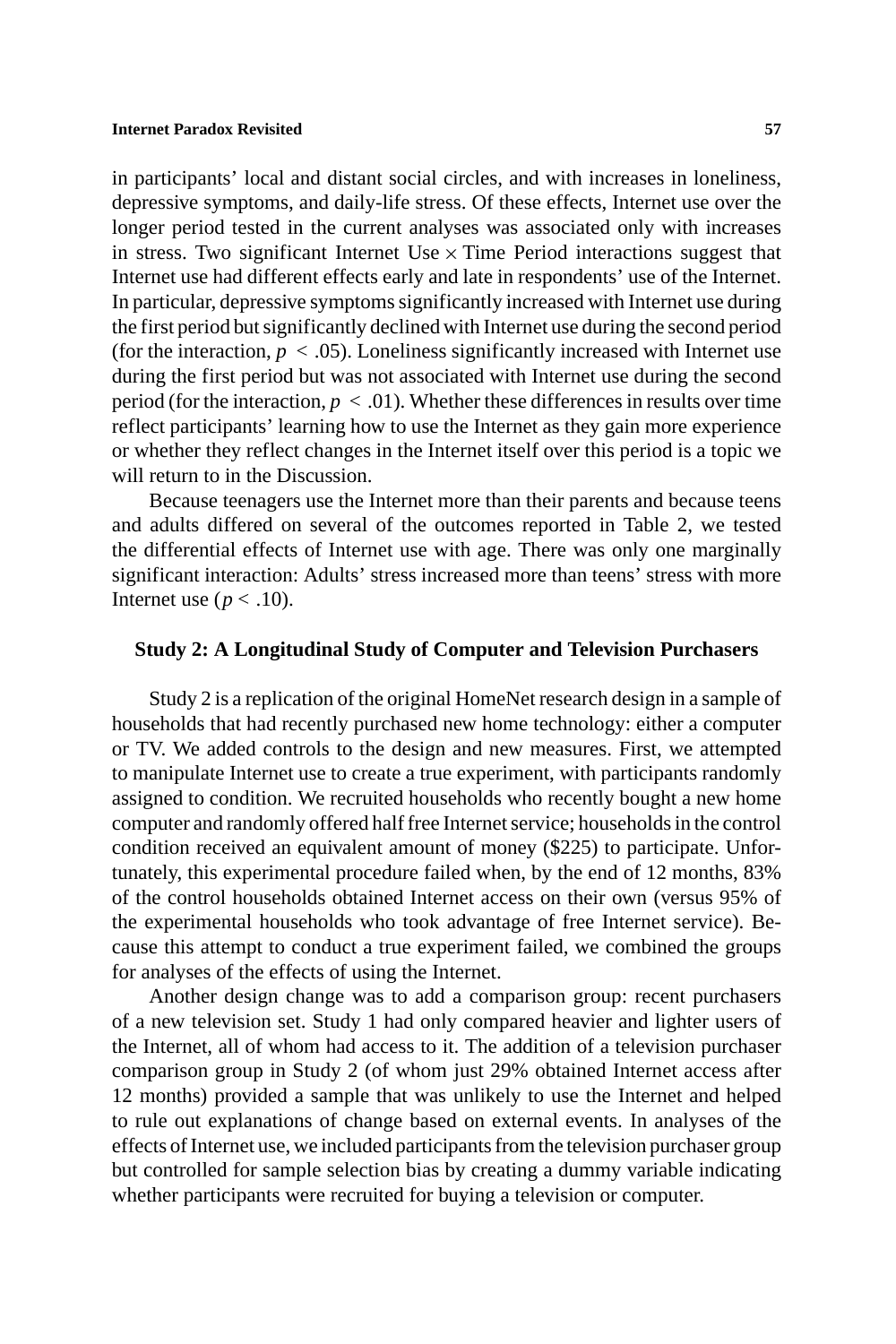We also increased the number of dependent variables to examine the generalizability of the effects of using the Internet across outcomes and measures. The original study contained four measures of personal social involvement and three of psychological well-being. We added measures of personal social involvement (spending time with family and friends, use of the telephone, perceived closeness to a random sample from the respondents' social networks). In response to Putnam's (2000) concerns that the Internet might undercut community participation as well as interpersonal contact, we added measures of involvement with and attitudes toward the community at large. To measure psychological well-being, we added scales measuring the experience of negative and positive affect, perceived time pressure, and self-esteem. Because the Internet is a source of information as well as social contact, we added knowledge tests and a scale to measure computing skill. To test whether the distance-minimizing properties of the Internet blur traditional distinctions between geographically close and distant regions, our measures of social involvement and knowledge differentiated between these, for example, asking separately about local and distant social circles and about knowledge of the Pittsburgh region and broader areas.

Finally, we extended the HomeNet study conceptually by examining the differential effects of individual differences in extraversion and perceived social support on the effects of Internet use. Extraversion is the tendency to like people, to be outgoing, and to enjoy social interaction; it is a highly stable personality trait, predictive of social support, social integration, well-being, and positive life events (e.g., Magnus et al., 1993; Von Dras & Siegler, 1997). The perception of social support refers to feelings that others are available to provide comfort, esteem, assistance, and information or advice; perceived social support buffers the effects of stress (e.g., Cohen, 1988).

We offer two opposing models of the relationship between extraversion and social support and Internet use. A "rich get richer" model predicts that those who are highly sociable and have existing social support will get more social benefit from using the Internet. Highly sociable people may reach out to others on the Internet and be especially likely to use the Internet for communication. Those who already have social support can use the Internet to reinforce ties with those in their support networks. If so, these groups would gain more social involvement and well-being from using the Internet than those who are introverted or have limited networks. They can gain these benefits both by adding members to their social networks and by strengthening existing ties.

By contrast, a "social compensation" model predicts that those who are introverted or lack social support would profit most from using the Internet. People with fewer social resources could use the new communication opportunities on-line to form connections with people and obtain supportive communications and useful information otherwise missing locally (see McKenna & Bargh, 1998). At the same time, for those who already have satisfactory relationships, using the Internet might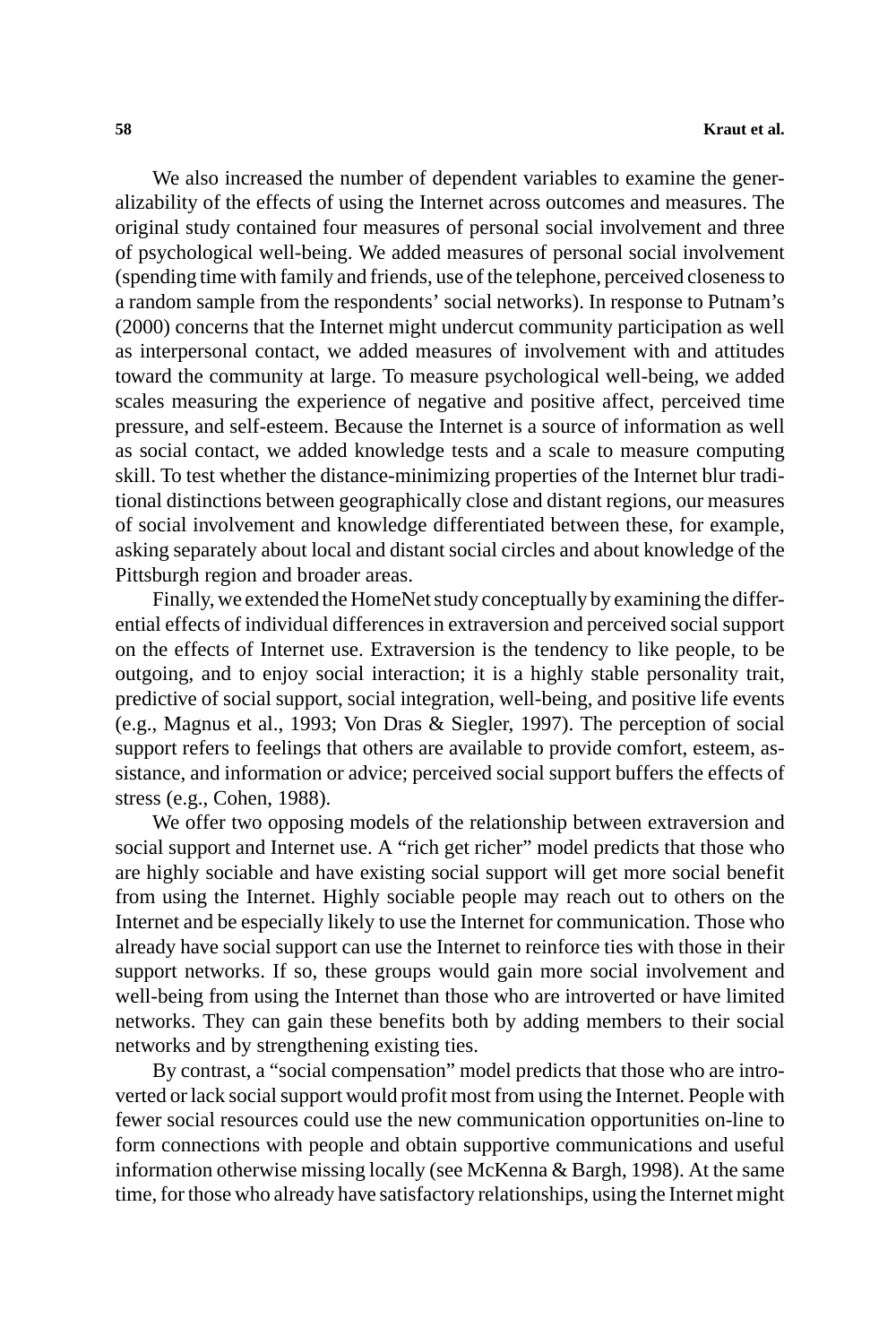interfere with their real-world relationships if they swap strong real-world ties for weaker ones on-line. Analogous to the finding that cancer patients with emotionally supportive spouses can be harmed by participating in peer-discussion support groups (Helgeson, Cohen, Schulz, & Yasko, 2000), it is possible that people with strong local relationships might turn away from family and friends if they used the Internet for social interaction.

# *Method*

*Sample*. We recruited participants through advertisements placed in local newspapers, soliciting for a study of household technology people who purchased a new computer or new television within the previous 6 months. We obtained agreement from all adults and children in the family above age 10 to complete surveys. Half of the computer purchaser households were randomly offered free Internet access to participate in the study; the other participants were offered payments to complete surveys. After the initial telephone contact, we mailed consent forms and pretest surveys with return envelopes. Unlike the procedures used in Study 1, we did not encourage Internet use or provide technology support.

*Measures*. We administered surveys three times during the study, in February 1998, 6 months later (August 1998), and 1 year later (February 1999). Because we had automated measures of Internet usage only for the group randomly given Internet access, our main independent variable is an index of self-reported Internet use (e.g., "I use the World Wide Web very frequently"; "Time per day spent using e-mail"; "Frequency per month of using a computer at home"; the full text of unpublished measures is available at http://HomeNet.hcii.cs.cmu.edu/progress/research. html). Within the group randomly given Internet access, the Pearson correlations between the self-report index of Internet use and the automated count of the number of sessions logged into the Internet in the 8 weeks surrounding the questionnaires was moderate,  $r(112) = .55$  at Time 2 and  $r(104) = .42$  at Time 3. These correlations reflect moderate validity of the self-report measure, although they are far from perfect because there is error both in the self-reports and in the server data (e.g., the usage records do not include Internet use at work and include cases in which one family member uses another's account).

We used self-report measures to assess demographic characteristics of the participants and measures from the original HomeNet study, including perceived social support (S. Cohen et al., 1984), size of local and distant social circles, and time talking with other family members. We used the same measure of extraversion (Bendig, 1962). We added new measures of anomie (Srole, 1956), trust in people (Rosenberg, 1957, revised from Survey Research Center, 1969), community involvement (adapted from Mowday, Steers, & Porter's [1979] measure of organizational commitment; e.g., I spend a lot of time participating in community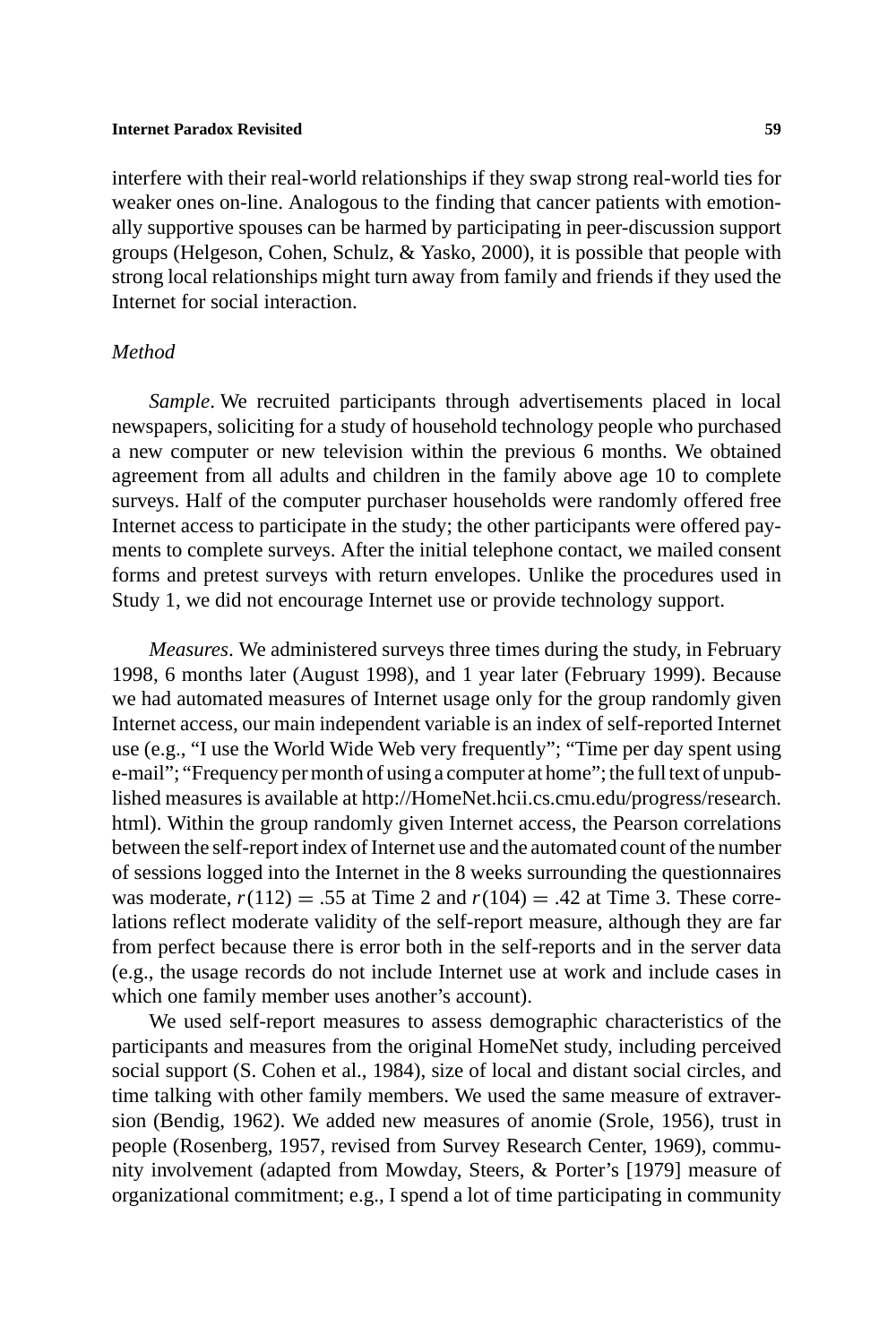activities; I feel part of the community in Pittsburgh), and intentions to stay in the Pittsburgh area (Even if I had a chance to move to another city, I would very much want to stay in the Pittsburgh area). We also assessed respondents' relationships with specific family and friends by asking them "How close do you feel?" to five individuals living in the Pittsburgh area and five living outside of the area who were closest to them in age. Participants described closeness to each nominee on 5-point Likert scales.

To assess well-being, we again used the CES-D to measure depressive symptoms (Radloff, 1977), the Daily Life Hassles Scale (Kanner et al., 1981), and the UCLA Loneliness Scale (Russell et al., 1980) from the original HomeNet study. We added measures of self-esteem (Heatherton & Polivy, 1991), positive and negative affect (Watson, Clark, & Tellegen, 1988), perceived time pressure (adapted from Kraut & Attewell, 1997) and physical health (scale from the SF-36 short form, health survey; Ware, Snow, Kosinski, & Gandek, 1993).

Finally, because the Internet is a source of information as well as communication, we added measures of knowledge. We included a self-report measure of skill using computers, expanded from the original HomeNet study (e.g., I am very skilled at using computers; I don't know much about using computers [reverse-scored]). We also added a test of knowledge, including multiple choice items on national current events, Pittsburgh current events, and general knowledge from a high school equivalency test (Research & Education Association, 1996). The knowledge test contained different items at different time periods.

*Analyses*. Data come from 216 households. Of the 446 individuals who were eligible to be in the sample, 96% completed survey 1, 83% completed survey 2 and 83.2% completed survey 3. Analyses are based on 406 respondents (91% of the original sample) who completed at least two surveys. The analyses were similar to those for Study 1. We used Stata's xtreg procedure, with participant as a random effect (StataCorp, 2001), to analyze the panel design. In the Study 2 models, social involvement, well-being, and knowledge outcomes at the second and third time periods were regressed on self-reported Internet use during those periods, controlling for demographic characteristics and the lagged dependent variables. The models control for whether the respondent came from the television purchaser or computer purchaser subsample and whether the data for the dependent variables were collected at the second or third time period. To test whether levels of extraversion and social support moderated the effects of using the Internet, we included the main effects for the Bendig (1962) measure of extraversion and S. Cohen et al.'s (1984) measure of social support and the interaction of these variables with Internet use. We included adult status, gender, race, education, and household income as demographic controls. Because teenagers use the Internet quite differently from adults, we also included the interaction of generation with Internet use.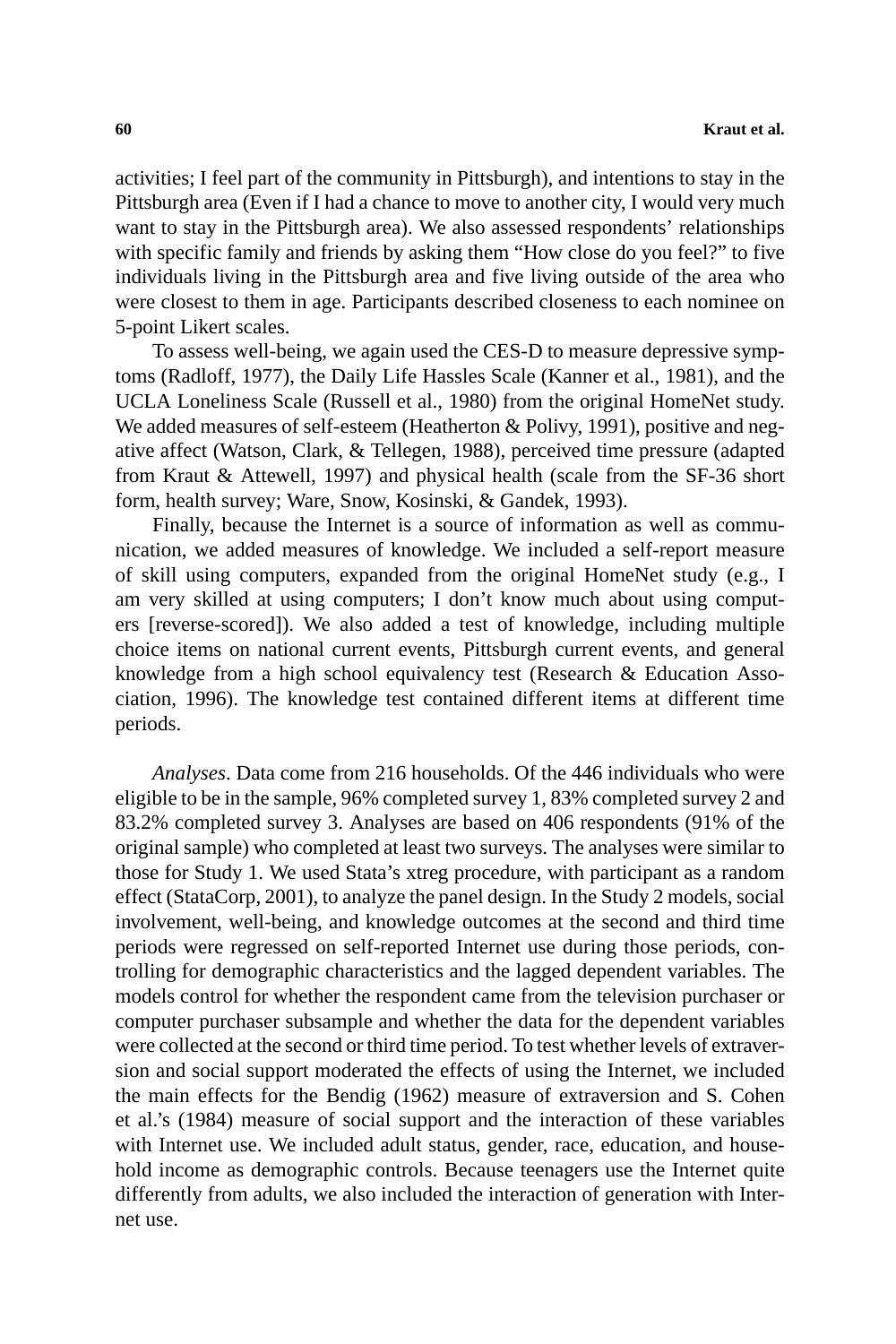#### *Results*

Table 2 shows scale reliabilities and descriptive statistics for variables in the sample, averaged over the three time periods. A table of correlations is available at http://HomeNet.hcii.cs.cmu.edu/progress/research.html

*Effects on interpersonal and community social involvement*. Models testing the effects of using the Internet on interpersonal communication and community involvement are shown in Tables 3 and 4, respectively. The main effects of Internet use on these measures of social involvement were generally positive. As Table 3 shows, participants who used the Internet more had larger increases in the sizes of their local social circle ( $p < .01$ ) and distant social circle ( $p < .01$ ) and their faceto-face interaction with friends and family increased (*p <*.05). As Table 4 shows, they also reported becoming more involved in community activities (*p <*.10) and felt greater trust in people ( $p < .05$ ). The only significant reversal to the positive trend is that those who used the Internet more became less committed to living in the Pittsburgh area (*p <*.05).

The interaction with extraversion shows that the association of Internet use with changes in community involvement was positive for extraverts and negative for introverts. Figure 1a illustrates these effects. Holding constant respondents' prior community involvement, extraverts who used the Internet extensively reported more community involvement than those who rarely used it; on the other



**Fig. 1.** Interaction of Internet use and extraversion with community involvement and loneliness. *Note.* Plots show the effects on community involvement and loneliness of Internet use for people differing in extraversion. Plots show predictions from the models reported in Tables 4 and 5 as Internet use and extraversion move through the range appearing in the sample. Internet use varied from 1.12 standard deviation units less than the mean to 2.54 standard deviation units greater than the mean. The "Introvert" line represents the most introverted respondent, with an extraversion score −2.12 units below the mean, corresponding to a value of 1.10 on the original 5-point Bendig (1962) Extraversion Scale. The "Extravert" line represents the most extraverted respondent, with a score 1.78 units greater than the mean, corresponding to a value of 5 on the original scale.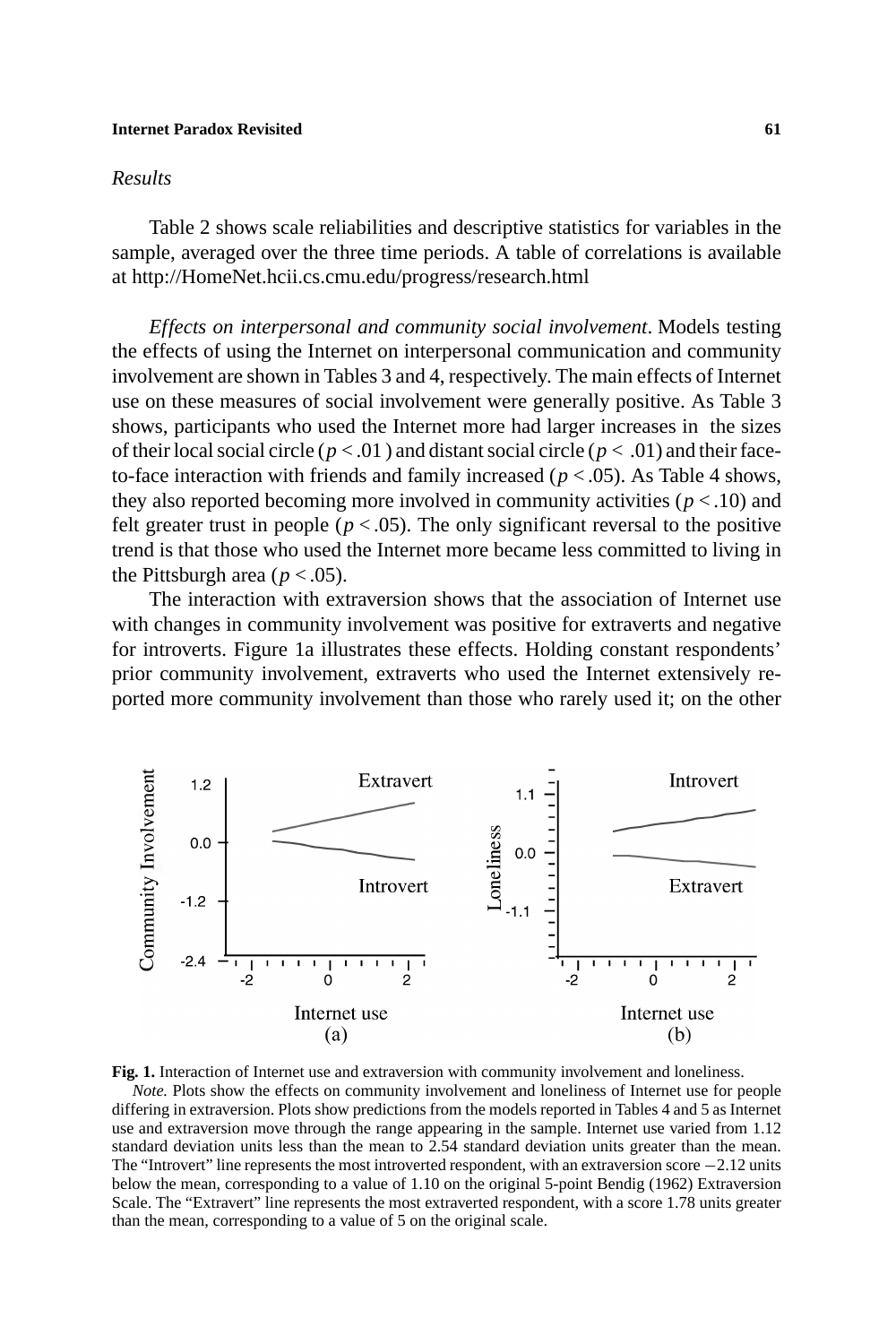| Social support <sup>a</sup><br>Independent |         |           |                  | Local social<br>circle $(log)^b$ |      | Distant social<br>circle $(log)^c$ |         |      | Family<br>communication $(log)^d$ |         |      |                  | Face-to-face<br>communication <sup>e</sup> |      |        | Phone<br>communication <sup>e</sup> |      |                  | Closeness to<br>local friends <sup>e</sup> |      |                  | Closeness to<br>distant friends <sup>e</sup> |           |                  |
|--------------------------------------------|---------|-----------|------------------|----------------------------------|------|------------------------------------|---------|------|-----------------------------------|---------|------|------------------|--------------------------------------------|------|--------|-------------------------------------|------|------------------|--------------------------------------------|------|------------------|----------------------------------------------|-----------|------------------|
| variables                                  | beta    | <b>SE</b> | $\boldsymbol{v}$ | beta                             | SE   | $\boldsymbol{v}$                   | beta    | SE   | $\boldsymbol{p}$                  | beta    | SE   | $\boldsymbol{v}$ | beta                                       | SE   |        | beta                                | SE   | $\boldsymbol{v}$ | beta                                       | SE   | $\boldsymbol{p}$ | beta                                         | $\cal SE$ | $\boldsymbol{p}$ |
| Intercept                                  | $-0.01$ | 0.02      |                  | $-0.02$                          | 0.03 |                                    | 0.01    | 0.04 |                                   | 0.29    | 0.01 | ***              | 0.02                                       | 0.03 |        | $-0.02$                             | 0.03 |                  | $-0.01$                                    | 0.06 |                  | $-0.01$                                      | 0.04      |                  |
| Adult $(0 = \text{teen})$ :                | 0.18    | 0.05      | ***              | $-0.04$                          | 0.10 |                                    | 0.31    | 0.12 | $\ast$                            | 0.00    | 0.03 |                  | $-0.55$                                    | 0.11 | ***    | 0.12                                | 0.10 |                  | 0.27                                       | 0.17 |                  | 0.15                                         | 0.16      |                  |
| $1 = \text{adult}$                         |         |           |                  |                                  |      |                                    |         |      |                                   |         |      |                  |                                            |      |        |                                     |      |                  |                                            |      |                  |                                              |           |                  |
| Male $(0)$ = female:                       | $-0.09$ | 0.03      | $**$             | 0.03                             | 0.06 |                                    | $-0.08$ | 0.07 |                                   | $-0.01$ | 0.02 |                  | $-0.19$                                    | 0.07 |        | $-0.30$                             | 0.07 | ***              | $-0.29$                                    | 0.12 |                  | $-0.02$                                      | 0.09      |                  |
| $1 = male$                                 |         |           |                  |                                  |      |                                    |         |      |                                   |         |      |                  |                                            |      |        |                                     |      |                  |                                            |      |                  |                                              |           |                  |
| Household income                           | 0.15    | 0.06      | 米                | 0.37                             | 0.12 | $*$                                | 0.28    | 0.15 |                                   | $-0.03$ | 0.04 |                  | $-0.11$                                    | 0.13 |        | $-0.04$                             | 0.13 |                  | $-0.41$                                    | 0.25 |                  | $-0.16$                                      | 0.20      |                  |
| White $(0 = other)$ ;                      | 0.02    | 0.01      | *                | $-0.01$                          | 0.02 |                                    | 0.01    | 0.03 |                                   | $-0.01$ | 0.01 |                  | $-0.01$                                    | 0.02 |        | 0.03                                | 0.02 |                  | $-0.09$                                    | 0.04 |                  | 0.01                                         | 0.03      |                  |
| $1 =$ White)                               |         |           |                  |                                  |      |                                    |         |      |                                   |         |      |                  |                                            |      |        |                                     |      |                  |                                            |      |                  |                                              |           |                  |
| Education                                  | 0.01    | 0.01      |                  | 0.00                             | 0.03 |                                    | 0.06    | 0.03 | Ť                                 | 0.00    | 0.01 |                  | $-0.04$                                    | 0.03 |        | $-0.02$                             | 0.03 |                  | 0.00                                       | 0.05 |                  | $-0.01$                                      | 0.04      |                  |
| Computer sample<br>$(0 = no; 1 = yes)$     | 0.02    | 0.04      |                  | 0.12                             | 0.07 |                                    | 0.07    | 0.09 |                                   | $-0.01$ | 0.02 |                  | $-0.22$                                    | 0.08 | **     | $-0.03$                             | 0.08 |                  | $-0.10$                                    | 0.13 |                  | $-0.10$                                      | 0.10      |                  |
| Time period $(0 = 1st$                     | 0.01    | 0.02      |                  | $-0.05$                          | 0.04 |                                    | $-0.12$ | 0.05 | 米                                 | 0.00    | 0.01 |                  | 0.03                                       | 0.05 |        | 0.08                                | 0.04 |                  | 0.00                                       | 0.00 |                  | $-0.04$                                      | 0.06      |                  |
| 6 months: $1 = 2nd$                        |         |           |                  |                                  |      |                                    |         |      |                                   |         |      |                  |                                            |      |        |                                     |      |                  |                                            |      |                  |                                              |           |                  |
| 6 months)                                  |         |           |                  |                                  |      |                                    |         |      |                                   |         |      |                  |                                            |      |        |                                     |      |                  |                                            |      |                  |                                              |           |                  |
| Lagged dependent                           | 0.53    | 0.03      | ***              | 0.33                             | 0.04 | ***                                | 0.46    | 0.03 | ***                               | 3.86    | 0.04 | ***              | 0.28                                       | 0.03 | ***    | 0.50                                | 0.03 | ***              | 0.99                                       | 0.00 | ***              | 0.50                                         | 0.04      | ***              |
| variable                                   |         |           |                  |                                  |      |                                    |         |      |                                   |         |      |                  |                                            |      |        |                                     |      |                  |                                            |      |                  |                                              |           |                  |
| Extraversion                               | 0.15    | 0.03      | ***              | 0.09                             | 0.05 | 涉                                  | 0.09    | 0.06 |                                   | 0.02    | 0.01 |                  | 0.14                                       | 0.05 | **     | 0.16                                | 0.05 |                  | 0.00                                       | 0.00 |                  | 0.01                                         | 0.07      |                  |
| Social support <sup>a</sup>                |         |           |                  | 0.17                             | 0.05 | ***                                | 0.13    | 0.07 | Ť                                 | 0.04    | 0.02 | $\star$          | 0.28                                       | 0.07 | ***    | 0.11                                | 0.06 |                  | 0.00                                       | 0.00 |                  | 0.30                                         | 0.08      | ***              |
| Internet use <sup>e</sup>                  | $-0.01$ | 0.02      |                  | 0.12                             | 0.04 | $*$                                | 0.15    | 0.05 | $**$                              | 0.00    | 0.01 |                  | 0.09                                       | 0.04 | $\ast$ | 0.05                                | 0.04 |                  | 0.00                                       | 0.00 |                  | 0.07                                         | 0.06      |                  |
| Internet $\times$ Extraversion             | 0.01    | 0.03      |                  | 0.02                             | 0.06 |                                    | $-0.05$ | 0.07 |                                   | $-0.01$ | 0.02 |                  | $-0.02$                                    | 0.07 |        | 0.10                                | 0.06 |                  | 0.00                                       | 0.00 |                  | 0.01                                         | 0.08      |                  |
| Internet $\times$ Support                  |         |           |                  | 0.01                             | 0.07 |                                    | 0.02    | 0.09 |                                   | 0.05    | 0.02 | $\ast\ast$       | $-0.11$                                    | 0.08 |        | $-0.08$                             | 0.07 |                  | 0.00                                       | 0.00 |                  | 0.15                                         | 0.10      |                  |
| Internet $\times$ Adult                    | $-0.11$ | 0.06      |                  | $-0.13$                          | 0.11 |                                    | $-0.02$ | 0.15 |                                   | $-0.06$ | 0.03 |                  | 0.30                                       | 0.13 | $\ast$ | 0.04                                | 0.12 |                  | 0.00                                       | 0.00 |                  | 0.35                                         | 0.18      | $*$              |
| n                                          | 406     |           |                  | 385                              |      |                                    | 365     |      |                                   | 373     |      |                  | 406                                        |      |        | 391                                 |      |                  | 351                                        |      |                  | 285                                          |           |                  |
| $R^2$                                      | .51     |           |                  | .42                              |      |                                    | .47     |      |                                   | .95     |      |                  | .31                                        |      |        | .51                                 |      |                  | .16                                        |      |                  | .44                                          |           |                  |

**Table 3.** Predicting Interpersonal Social Involvement as <sup>a</sup> Function of Use of the Internet Over Time and Individual Difference Variables, Study 2

*Note*. Variables were centered before analyses.

<sup>a</sup> Cohen, Mermelstein, Kamarck, & Hoberman, 1984. <sup>b</sup> Number kept up with monthly, living in the Pittsburgh area. <sup>c</sup> Number kept up with annually, living outside of the Pittsburgh area. <sup>d</sup> Minutes communicating per day. <sup>e</sup> See Table 2. <sup>f</sup> Bendig, 1962.

 $\uparrow p < .10.^{\circ} p < .05.^{\circ} p < .01.^{\circ} \text{**} p < .001.$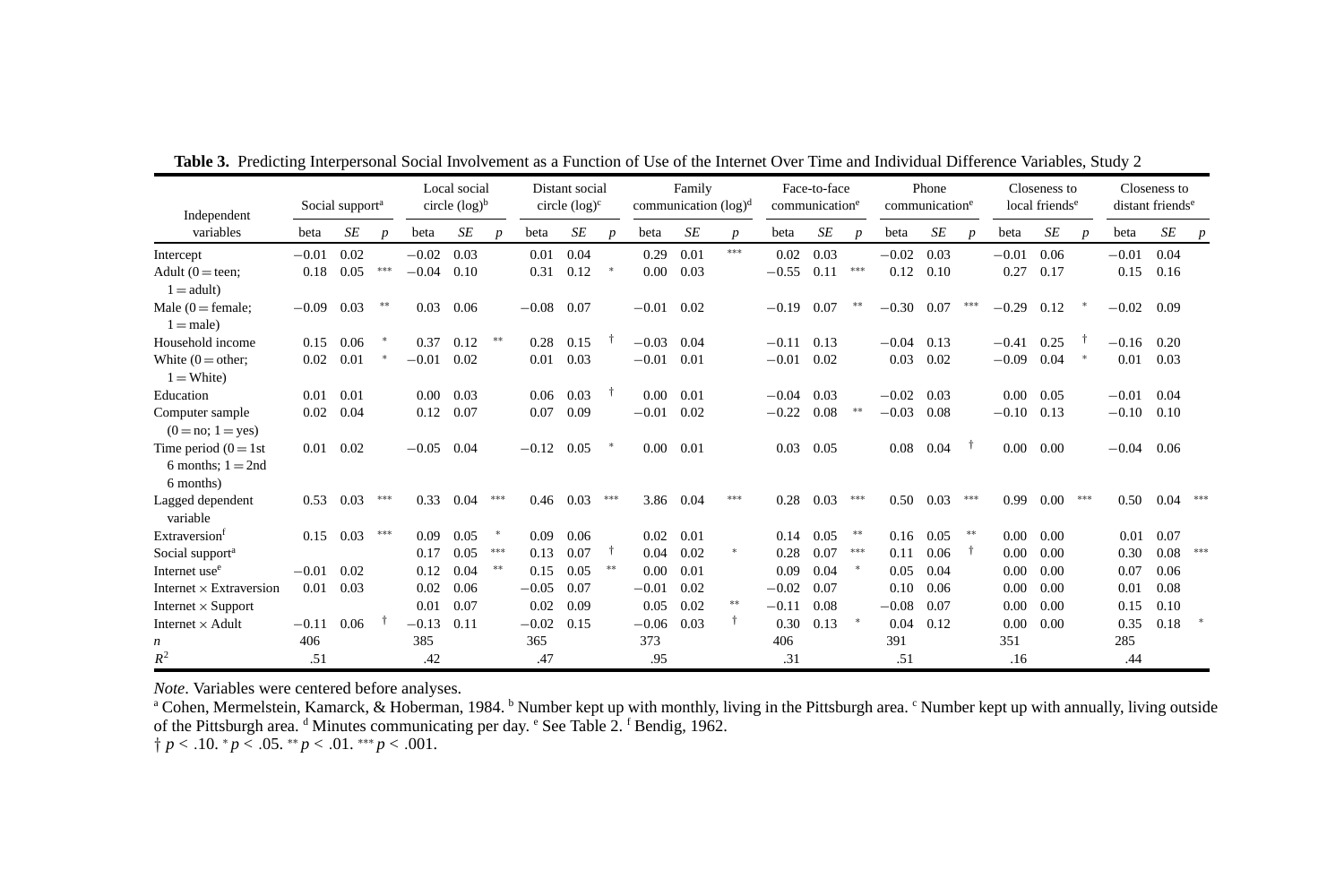|                                                  |         | Community<br>involvement <sup>a</sup> |                  |         | Stay in<br>Pittsburgh <sup>a</sup> |                  |         | Trust <sup>b</sup> | Anomie <sup>c</sup> |         |           |                  |
|--------------------------------------------------|---------|---------------------------------------|------------------|---------|------------------------------------|------------------|---------|--------------------|---------------------|---------|-----------|------------------|
| Independent variables                            | beta    | <b>SE</b>                             | $\boldsymbol{p}$ | beta    | SE                                 | $\boldsymbol{p}$ | beta    | SE                 | $\boldsymbol{p}$    | beta    | <b>SE</b> | $\boldsymbol{p}$ |
| Intercept                                        | 0.00    | 0.02                                  |                  | $-0.02$ | 0.04                               |                  | $-0.01$ | 0.02               |                     | 0.00    | 0.02      |                  |
| Adult ( $0 = \text{teen}$ ; $1 = \text{adult}$ ) | 0.11    | 0.07                                  |                  | $-0.01$ | 0.14                               |                  | 0.30    | 0.08               | ***                 | $-0.24$ | 0.06      | ***              |
| Male $(0 = \text{female}; 1 = \text{male})$      | $-0.09$ | 0.04                                  | *                | 0.11    | 0.08                               |                  | $-0.01$ | 0.05               |                     | 0.07    | 0.04      | $\ast$           |
| Household income                                 | $-0.10$ | 0.09                                  |                  | 0.47    | 0.18                               | **               | 0.22    | 0.10               | $\ast$              | $-0.12$ | 0.08      |                  |
| White $(0 = other; 1 = White)$                   | $-0.05$ | 0.02                                  | **               | $-0.06$ | 0.03                               | *                | $-0.02$ | 0.02               |                     | $-0.03$ | 0.01      | t                |
| Education                                        | 0.05    | 0.02                                  | **               | 0.01    | 0.04                               |                  | 0.04    | 0.02               | $\dagger$           | $-0.03$ | 0.02      | $\ast$           |
| Computer sample $(0 = no; 1 = yes)$              | 0.09    | 0.05                                  |                  | 0.11    | 0.10                               |                  | 0.07    | 0.06               |                     | $-0.07$ | 0.05      |                  |
| Time period $(0 = 1st 6$ months;                 | 0.01    | 0.04                                  |                  | $-0.07$ | 0.06                               |                  | $-0.01$ | 0.04               |                     | 0.04    | 0.03      |                  |
| $1 = 2nd 6 months$                               |         |                                       |                  |         |                                    |                  |         |                    |                     |         |           |                  |
| Lagged dependent variable                        | 0.51    | 0.03                                  | ***              | 0.55    | 0.03                               | ***              | 0.51    | 0.03               | ***                 | 0.43    | 0.03      | ***              |
| Extraversion <sup>d</sup>                        | 0.17    | 0.04                                  | ***              | 0.13    | 0.07                               | *                | 0.07    | 0.04               | $\dagger$           | $-0.06$ | 0.03      | $\dagger$        |
| Social support <sup>e</sup>                      | 0.17    | 0.04                                  | ***              | 0.19    | 0.08                               | $*$              | 0.21    | 0.05               | ***                 | $-0.16$ | 0.04      | ***              |
| Internet use <sup>d</sup>                        | 0.05    | 0.03                                  |                  | $-0.13$ | 0.06                               | *                | 0.07    | 0.03               | $\ast$              | $-0.01$ | 0.03      |                  |
| Internet $\times$ Extraversion                   | 0.10    | 0.05                                  | *                | 0.09    | 0.09                               |                  | 0.00    | 0.05               |                     | $-0.01$ | 0.04      |                  |
| Internet $\times$ Support                        | 0.02    | 0.05                                  |                  | $-0.08$ | 0.10                               |                  | 0.02    | 0.06               |                     | 0.02    | 0.05      |                  |
| Internet $\times$ Adult                          | $-0.01$ | 0.09                                  |                  | 0.10    | 0.17                               |                  | $-0.12$ | 0.10               |                     | $-0.04$ | 0.08      |                  |
| n                                                | 403     |                                       |                  | 402     |                                    |                  | 405     |                    |                     | 405     |           |                  |
| $R^2$                                            | .50     |                                       |                  | .49     |                                    |                  | .48     |                    |                     | .47     |           |                  |

**Table 4.** Predicting Community Social Involvement as <sup>a</sup> Function of Use of the Internet Over Time and Individual Difference Variables, Study 2

*Note*. Variables were centered before analyses.

<sup>a</sup> See Table 2. <sup>b</sup> Srole, 1956. <sup>c</sup> Rosenberg, 1957. <sup>d</sup> Bendig, 1962. <sup>e</sup> Cohen, Mermelstein, Kamarck, & Hoberman, 1984.

 $\frac{1}{p}$  *c* .10.  $\frac{1}{p}$  *c* .05. \*\* *p <* .01. \*\*\* *p <* .001.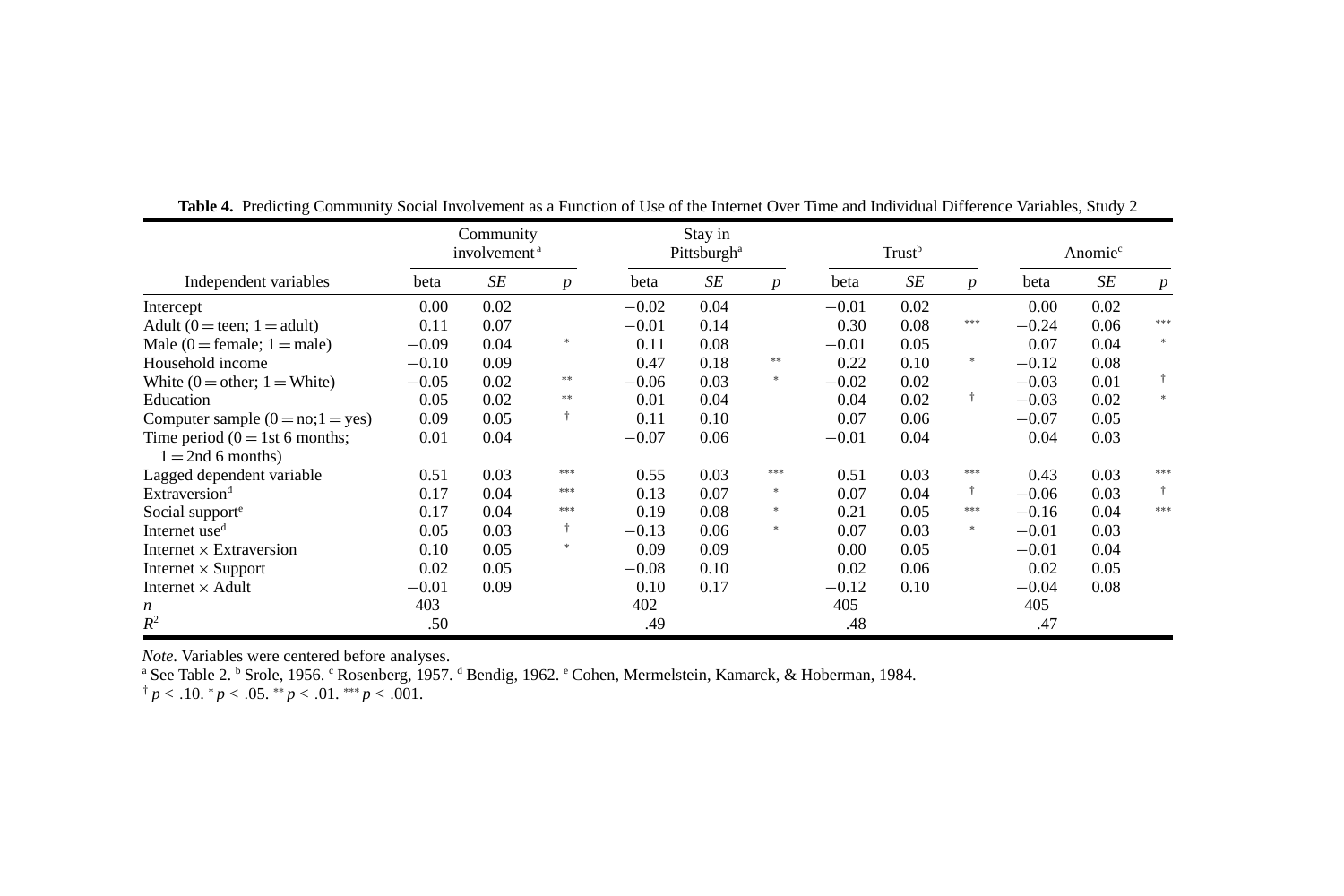hand, introverts who used the Internet extensively reported less community involvement than those who rarely used it. Interactions of Internet use with social support show that Internet use was associated with larger increases in family communication for those who initially had more social support. Each of these interaction effects supports the "rich get richer" hypothesis.

Finally, interactions of age with Internet use suggest different positive effects for adults and teens. Teens, as compared with adults, increased their social support and family communication with more Internet use, whereas adults increased their face-to-face interaction with family and friends and their closeness to distant relatives and friends with more Internet use.

*Effects on psychological and physical well-being*. Table 5 shows the effects of Internet use on psychological well-being. These results are mixed, showing that, overall, both stress and positive affect increased with Internet use. The several interactions of Internet use with extraversion indicate that Internet use was associated with better outcomes for extraverts and worse outcomes for introverts. In particular, extraverts who used the Internet more reported increased well-being, including decreased levels of loneliness, decreased negative affect, decreased time pressure, and increased self-esteem. In contrast, these same variables showed declines in well-being for introverts. Figure 1b illustrates these effects. Holding constant prior loneliness, extraverts who used the Internet extensively were less lonely than those who rarely used it, whereas introverts who used the Internet extensively were more lonely than those who rarely used it. There were no interactions with social support or with age and no effects on measures of physical health (not shown in the table).

*Effects on skill and knowledge*. Table 6 shows the effects of Internet use on self-reported computer skill and multiple choice tests of knowledge. Computer skill increased with more Internet use  $(p < .001)$ ; this increase was larger among those with more social support  $(p < .05)$ . General knowledge (not shown in the table) and knowledge of national current events did not change with Internet use. In contrast, those who used the Internet more became less knowledgeable about the local Pittsburgh area (*p <*.05).

*Different uses of the Internet*. Because the way people choose to use the Internet could strongly influence its effects, we asked participants to report how often they used the Internet for various purposes. We conducted an exploratory factor analysis of these items to create four scales reflecting different uses of the Internet: (a) for communication with friends and family; (b) for acquiring information for school, work, news, and other instrumental purposes such as shopping; (c) for entertainment, such as playing games, downloading music, and escape; and (d) for meeting new people and socializing in chat rooms. These uses of the Internet were moderately interrelated (mean  $r = .51$ ). Using the Internet for communication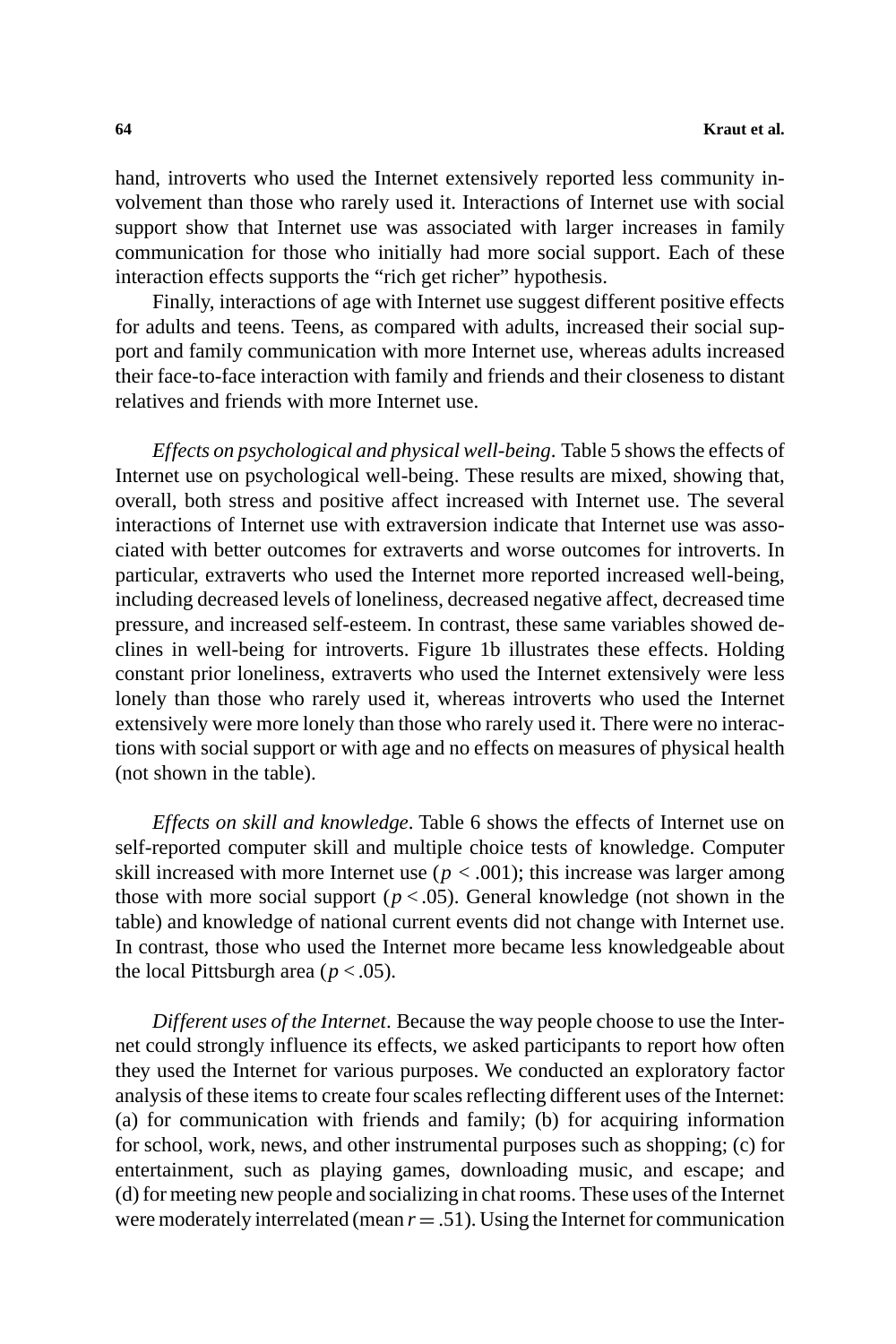|                                                  |         | Stress <sup>a</sup> |                  | $L$ oneliness <sup>b</sup> |           |                  |         | Depression <sup>c</sup> |                  |         | Negative affect <sup>d</sup> |                  |         | Positive affect <sup>d</sup> |                  |         | Time pressure <sup>e</sup> |                  |         | Self-esteem <sup>t</sup> |                  |  |
|--------------------------------------------------|---------|---------------------|------------------|----------------------------|-----------|------------------|---------|-------------------------|------------------|---------|------------------------------|------------------|---------|------------------------------|------------------|---------|----------------------------|------------------|---------|--------------------------|------------------|--|
| Independent variables                            | beta    | <b>SE</b>           | $\boldsymbol{D}$ | beta                       | <b>SE</b> | $\boldsymbol{D}$ | beta    | <b>SE</b>               | $\boldsymbol{D}$ | beta    | SE                           | $\boldsymbol{D}$ | beta    | <b>SE</b>                    | $\boldsymbol{D}$ | beta    | SE                         | $\boldsymbol{D}$ | beta    | SE                       | $\boldsymbol{p}$ |  |
| Intercept                                        | 0.00    | 0.00                |                  | 0.00                       | 0.02      |                  | 0.01    | 0.01                    |                  | 0.01    | 0.02                         |                  | 0.00    | 0.02                         |                  | 0.00    | 0.02                       |                  | $-0.01$ | 0.02                     |                  |  |
| Adult ( $0 = \text{teen}$ ; $1 = \text{adult}$ ) | 0.04    | 0.02                | **               | 0.08                       | 0.06      |                  | 0.01    | 0.05                    |                  | $-0.12$ | 0.07                         |                  | 0.05    | 0.08                         |                  | 0.23    | 0.09                       | **               | 0.06    | 0.05                     |                  |  |
| Male $(0 = \text{female}; 1 = \text{male})$      | $-0.01$ | 0.01                |                  | $-0.01$                    | 0.03      |                  | 0.02    | 0.03                    |                  | $-0.02$ | 0.04                         |                  | 0.07    | 0.05                         |                  | $-0.18$ | 0.05                       | ***              | 0.11    | 0.03                     |                  |  |
| Household income                                 | 0.00    | 0.02                |                  | $-0.10$                    | 0.07      |                  | 0.01    | 0.06                    |                  | $-0.03$ | 0.09                         |                  | $-0.15$ | 0.09                         |                  | 0.12    | 0.10                       |                  | $-0.01$ | 0.07                     |                  |  |
| White $(0 = other; 1 = White)$                   | 0.00    | 0.00                |                  | $-0.01$                    | 0.01      |                  | $-0.02$ | 0.01                    |                  | $-0.03$ | 0.02                         |                  | 0.02    | 0.02                         |                  | 0.03    | 0.02                       |                  | 0.01    | 0.01                     |                  |  |
| Education                                        | 0.01    | 0.00                |                  | 0.01                       | 0.02      |                  | $-0.01$ | 0.01                    |                  | 0.03    | 0.02                         |                  | 0.00    | 0.02                         |                  | $-0.02$ | 0.02                       |                  | $-0.01$ | 0.01                     |                  |  |
| Computer sample $(0 = no;$                       | $-0.02$ | 0.01                |                  | $-0.06$                    | 0.04      |                  | $-0.03$ | 0.04                    |                  | $-0.08$ | 0.05                         |                  | $-0.02$ | 0.06                         |                  | $-0.03$ | 0.06                       |                  | 0.07    | 0.04                     | Ť                |  |
| $1 = yes$                                        |         |                     |                  |                            |           |                  |         |                         |                  |         |                              |                  |         |                              |                  |         |                            |                  |         |                          |                  |  |
| Time period $(0 = 1st 6$ months;                 | 0.01    | 0.01                |                  | $-0.04$                    | 0.03      |                  | $-0.04$ | 0.02                    |                  | $-0.04$ | 0.03                         |                  | 0.07    | 0.03                         |                  | $-0.06$ | 0.04                       |                  | 0.03    | 0.02                     |                  |  |
| $1 = 2nd 6 months$                               |         |                     |                  |                            |           |                  |         |                         |                  |         |                              |                  |         |                              |                  |         |                            |                  |         |                          |                  |  |
| Lagged dependent variable                        | 0.54    | 0.03                | ***              | 0.27                       | 0.03      | ***              | 0.48    | 0.03                    | ***              | 0.39    | 0.03                         | ***              | 0.32    | 0.03                         | ***              | 0.41    | 0.03                       | ***              | 0.58    | 0.03                     | ***              |  |
| Extraversion                                     | 0.00    | 0.01                |                  | $-0.21$                    | 0.03      | ***              | 0.03    | 0.02                    |                  | 0.01    | 0.04                         |                  | 0.09    | 0.04                         |                  | $-0.15$ | 0.04                       | ***              | 0.05    | 0.03                     |                  |  |
| Social support                                   | $-0.02$ | 0.01                | *                | $-0.59$                    | 0.04      | ***              | $-0.21$ | 0.03                    | ***              | $-0.23$ | 0.04                         | ***              | 0.41    | 0.05                         | ***              | $-0.12$ | 0.05                       | *                | 0.28    | 0.03                     | ***              |  |
| Internet use                                     | 0.01    | 0.01                |                  | 0.03                       | 0.02      |                  | 0.01    | 0.02                    |                  | 0.04    | 0.03                         |                  | 0.14    | 0.03                         | ***              | 0.05    | 0.03                       |                  | 0.02    | 0.02                     |                  |  |
| Internet $\times$ Extraversion                   | $-0.01$ | 0.01                |                  | $-0.08$                    | 0.03      |                  | $-0.05$ | 0.03                    |                  | $-0.12$ | 0.04                         | **               | 0.04    | 0.05                         |                  | $-0.14$ | 0.05                       | **               | 0.09    | 0.03                     | **               |  |
| Internet $\times$ Support                        | 0.01    | 0.01                |                  | 0.01                       | 0.04      |                  | 0.01    | 0.04                    |                  | $-0.08$ | 0.05                         |                  | $-0.08$ | 0.06                         |                  | 0.06    | 0.06                       |                  | 0.04    | 0.04                     |                  |  |
| Internet $\times$ Adult                          | $-0.02$ | 0.02                |                  | $-0.10$                    | 0.07      |                  | $-0.09$ | 0.06                    |                  | $-0.13$ | 0.09                         |                  | 0.10    | 0.09                         |                  | $-0.06$ | 0.10                       |                  | 0.01    | 0.07                     |                  |  |
| n                                                | 398     |                     |                  | 406                        |           |                  | 405     |                         |                  | 405     |                              |                  | 405     |                              |                  | 406     |                            |                  | 406     |                          |                  |  |
| $R^2$                                            | .51     |                     |                  | .66                        |           |                  | .48     |                         |                  | .40     |                              |                  | .43     |                              |                  | .42     |                            |                  | .63     |                          |                  |  |

**Table 5.** Predicting Psychological Well-Being as <sup>a</sup> Function of Use of the Internet Over Time and Individual Difference Variables, Study 2

*Note*. Variables were centered before analyses.

<sup>a</sup> Kanner, Coyne, Schaefer, & Lazarus, 1981. <sup>b</sup> Russell, Peplau, & Cutrona, 1980. ° Radloff, 1977. <sup>d</sup> Watson, Clark, & Tellegen, 1988. ° Adapted from Kraut & Attewell, 1997. <sup>f</sup> Heatherton & Polivy, 1991.

 $\frac{1}{p}$  *p* < .10.  $\frac{1}{p}$  *c* .05. \*\* *p* < .01. \*\*\* *p* < .001.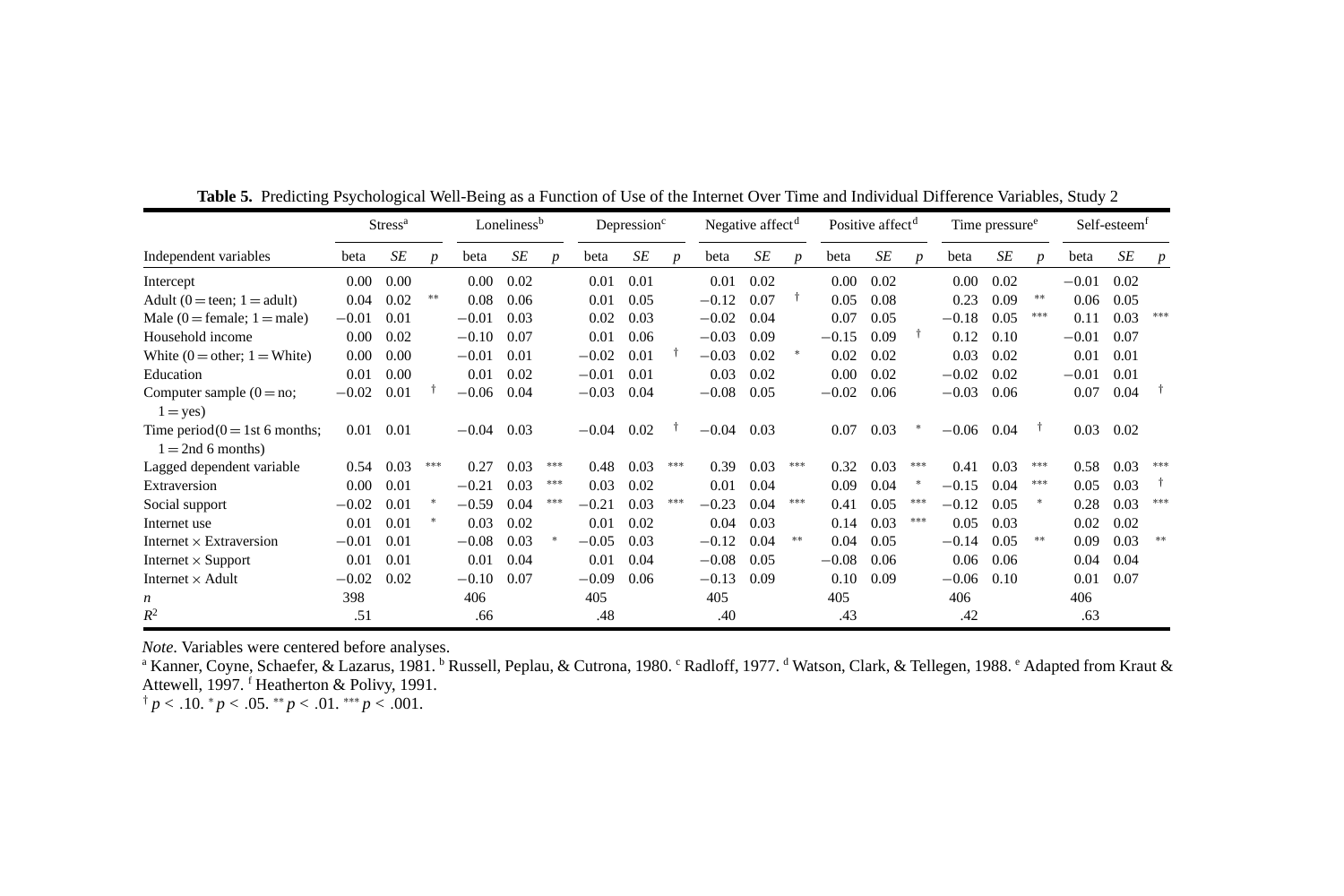|                                             |         | Computer skill |                  |         | U.S. knowledge |                  | Local knowledge |      |                  |  |
|---------------------------------------------|---------|----------------|------------------|---------|----------------|------------------|-----------------|------|------------------|--|
| Independent variables                       | beta    | SE             | $\boldsymbol{p}$ | beta    | SE             | $\boldsymbol{p}$ | beta            | SЕ   | $\boldsymbol{p}$ |  |
| Intercept                                   | 0.02    | 0.02           |                  | 0.00    | 0.01           |                  | 0.00            | 0.01 |                  |  |
| Adult $(0 = \text{teen}; 1 = \text{adult})$ | $-0.11$ | 0.07           |                  | 0.18    | 0.04           | ***              | 0.13            | 0.03 | ***              |  |
| Male $(0 = \text{female}; 1 = \text{male})$ | 0.05    | 0.04           |                  | 0.04    | 0.02           | t                | 0.04            | 0.02 | $\ast$           |  |
| Household income                            | $-0.01$ | 0.08           |                  | 0.09    | 0.04           | $*$              | 0.06            | 0.04 |                  |  |
| White $(0 = other; 1 = White)$              | $-0.01$ | 0.02           |                  | 0.00    | 0.01           |                  | 0.00            | 0.01 |                  |  |
| Education                                   | 0.03    | 0.02           |                  | 0.03    | 0.01           | ***              | 0.03            | 0.01 | ***              |  |
| Computer sample $(0 = no; 1 = yes)$         | $-0.10$ | 0.05           | Ť                | 0.01    | 0.03           |                  | 0.02            | 0.02 |                  |  |
| Time period $(0 = 1st 6$ months;            | 0.04    | 0.03           |                  | $-0.04$ | 0.02           | *                | $-0.09$         | 0.01 | ***              |  |
| $1 = 2nd 6 months$                          |         |                |                  |         |                |                  |                 |      |                  |  |
| Lagged dependent variable                   | 0.65    | 0.03           | ***              | 0.22    | 0.04           | ***              | 0.11            | 0.04 | 宋宋               |  |
| Extraversion                                | 0.02    | 0.03           |                  | $-0.02$ | 0.02           |                  | 0.00            | 0.01 |                  |  |
| Social support                              | 0.03    | 0.04           |                  | 0.05    | 0.02           | *                | 0.01            | 0.02 |                  |  |
| Internet use                                | 0.31    | 0.03           | ***              | 0.00    | 0.01           |                  | $-0.03$         | 0.01 |                  |  |
| Internet $\times$ Extraversion              | $-0.02$ | 0.04           |                  | 0.01    | 0.02           |                  | 0.03            | 0.02 |                  |  |
| Internet $\times$ Support                   | 0.10    | 0.05           | $*$              | 0.00    | 0.03           |                  | 0.00            | 0.02 |                  |  |
| Internet $\times$ Adult                     | 0.14    | 0.08           |                  | $-0.01$ | 0.04           |                  | 0.01            | 0.04 |                  |  |
| $\boldsymbol{n}$                            | 400     |                |                  | 403     |                |                  | 403             |      |                  |  |
| $R^2$                                       | .71     |                |                  | .15     |                |                  | .15             |      |                  |  |

Table 6. Predicting Knowledge as a Function of Use of the Internet Over Time and Individual Difference Variables, Study 2

*Note*. Variables were centered before analyses.

 $\frac{1}{7}p < .10.^{*}p < .05.^{*}p < .01.^{*}p < .001.$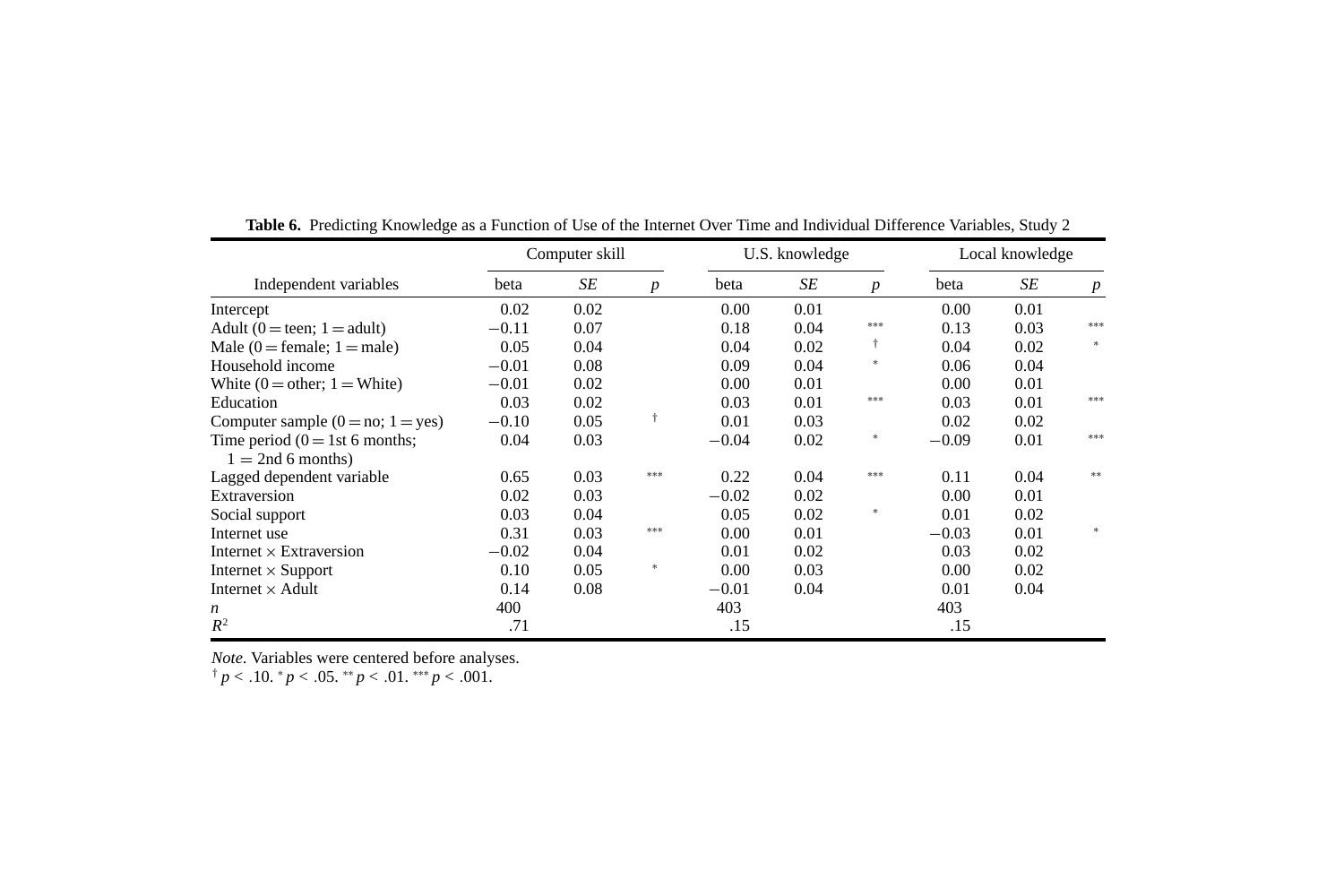with family and friends ( $r = .69$ ) and for information ( $r = .62$ ) had the highest association with the Internet use index reported in Table 2, followed by use for entertainment  $(r = .51)$  and meeting new people  $(r = .38)$ . Those with more extraversion were more likely than those with less extraversion to use the Internet to keep up with friends and family ( $r = .10$ ,  $p < .05$ ) and to meet new people on-line and frequent chat rooms ( $r = .12$ ,  $p < .05$ ), but the associations were weak. Those with stronger initial social support were less likely than those with weaker support to use the Internet to meet new people or use chat rooms on-line  $(r = -11, p < .05)$ or for entertainment ( $r = -0.14$ ,  $p < 0.05$ ). Adults were less likely than teens to use the Internet for meeting new people  $(r = -.41, p < .001)$  and for entertainment (*r* = −.29, *p <*.001).

To test whether particular ways of using the Internet were more beneficial than others, we conducted a mediation analysis by adding the measures of specific Internet use to the models in Tables 3–6. These additions did not significantly affect the interactions between overall Internet use and extraversion or social support.

# **Discussion**

The original HomeNet sample began using the Internet in 1995 or 1996. Our follow-up of participants remaining in the sample in 1998 showed that most of the negative outcomes initially associated with use of the Internet dissipated, except for its association with increased stress. The statistical interactions of loneliness and depressive symptoms with time period suggest that use of the Internet led to negative outcomes during the first phase of the study and more positive outcomes later.

In Study 2, conducted from 1998 to 1999, more use of the Internet was associated with positive outcomes over a broad range of dependent variables measuring social involvement and psychological well-being: local and distant social circles, face-to-face communication, community involvement, trust in people, positive affect, and unsurprisingly, computer skill. On the other hand, heavier Internet use was again associated with increases in stress. In addition, it was associated with declines in local knowledge and declines in the desire to live in the local area, suggesting lowered commitment to the local area.

Having more social resources amplified the benefits that people got from using the Internet on several dependent variables. Among extraverts, using the Internet was associated with increases in community involvement and self-esteem and declines in loneliness, negative affect, and time pressure; it was associated with the reverse for introverts. Similarly, among people with more rather than less social support, using the Internet was associated with more family communication and greater increases in computer skill. Adults and teens gained somewhat different benefits from Internet use, with adults more likely to increase their faceto-face interactions locally and their closeness to geographically distant relatives and friends.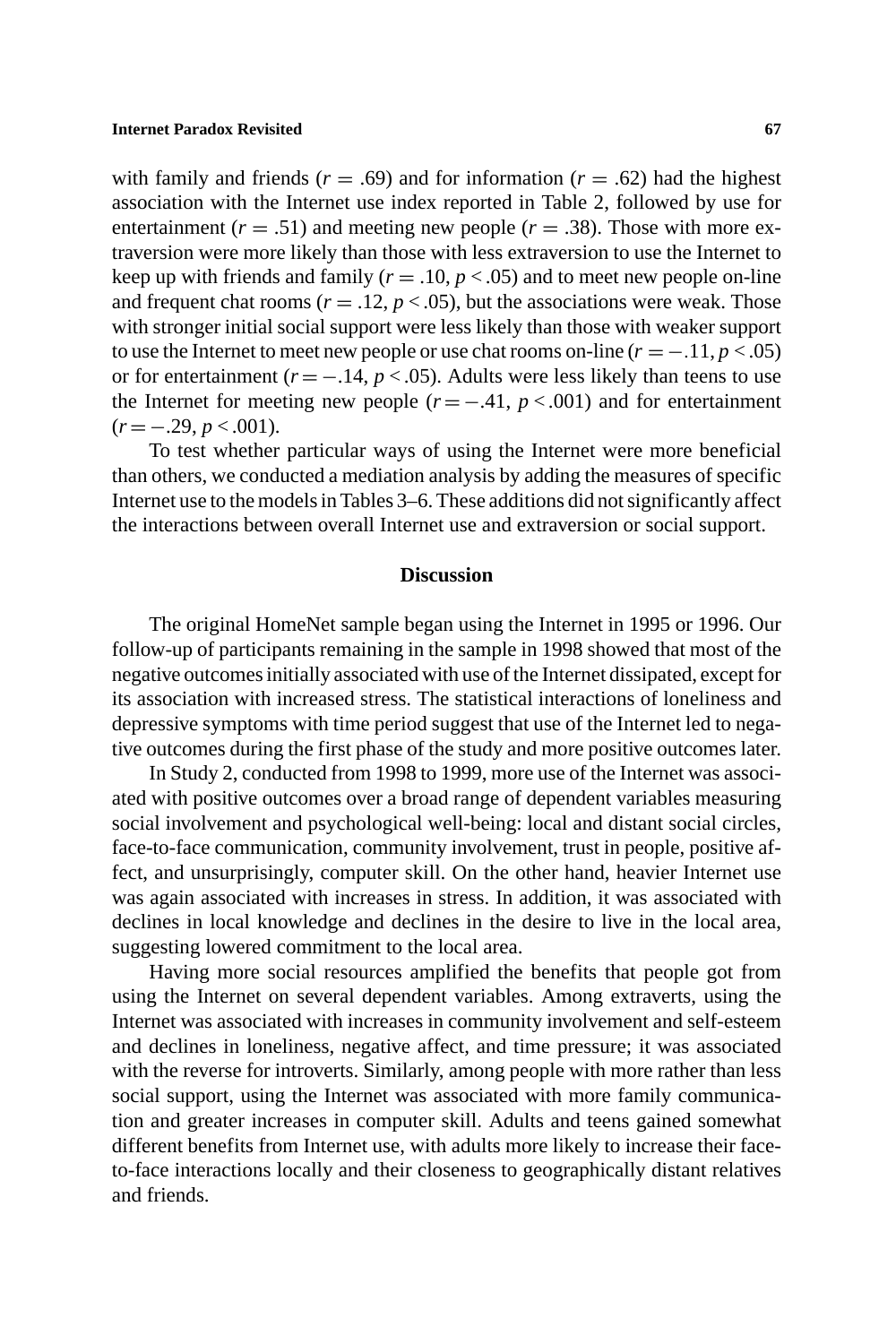What accounts for the differences between the original HomeNet research, showing generally negative consequences of using the Internet, and the followups, showing generally positive consequences? Maturation of participants between the early and late phases of Study 1, differences in samples between Studies 1 and 2, and changes in the Internet itself are all potential explanations for this shift in results. Although our research cannot definitely choose among these explanations, a change in the nature of the Internet is the most parsimonious explanation.

Maturation of participants and changes in the way they used the Internet could potentially account for the shift in results between the early and later phases of Study 1. For example, as the novelty of using the Internet wore off, participants may have jettisoned unrewarding Internet activities and increased their use of more personally rewarding ones. However, the first phase of Study 1, with its negative outcomes, occurred during participants' first year on-line. Study 2, with its positive outcomes, also occurred during a 1-year period, when most participants were new to the Internet. Thus, although maturation could account for differences between the early and late phases of Study 1, it cannot account for differences between Studies 1 and 2.

Participants in Studies 1 and 2 came from separate opportunity samples. These sample differences make comparisons between the two studies problematic and could potentially account for differences in results between them. For example, the original sample included a larger proportion of teens and minorities. Although teenagers and adults gained somewhat different benefits from using the Internet, teenagers did not fare worse overall than adults from using the Internet. Similarly, supplementary analyses (not shown in Tables 3–6) do not reveal racial differences in outcomes that can account for difference between the two studies. Participants in Study 1 had more social support and were more extraverted than those in Study 2, probably because they were recruited from families with organizational memberships. However, the statistical interactions with extraversion and social support reported in Study 2 would lead one to expect that outcomes would be more positive in Study 1 than Study 2, but this was not the case. Although other unmeasured differences in the samples might account for the differences in results between Study 1 and Study 2, differences in age, race, and social resources do not appear to do so.

The similarity of findings comparing the early and later phases of Study 1 and comparing Studies 1 and 2 suggests that changes in the Internet environment itself might be more important to understanding the observed effects than maturation or differences between samples. Simply put, the Internet may have become a more hospitable place over time. From 1995 to 1998, the number of Americans with access to the Internet at home more than quadrupled. As a result, many more of participants' close family and friends were likely to have obtained Internet access. Similarly, the services offered on-line changed over this period, increasing the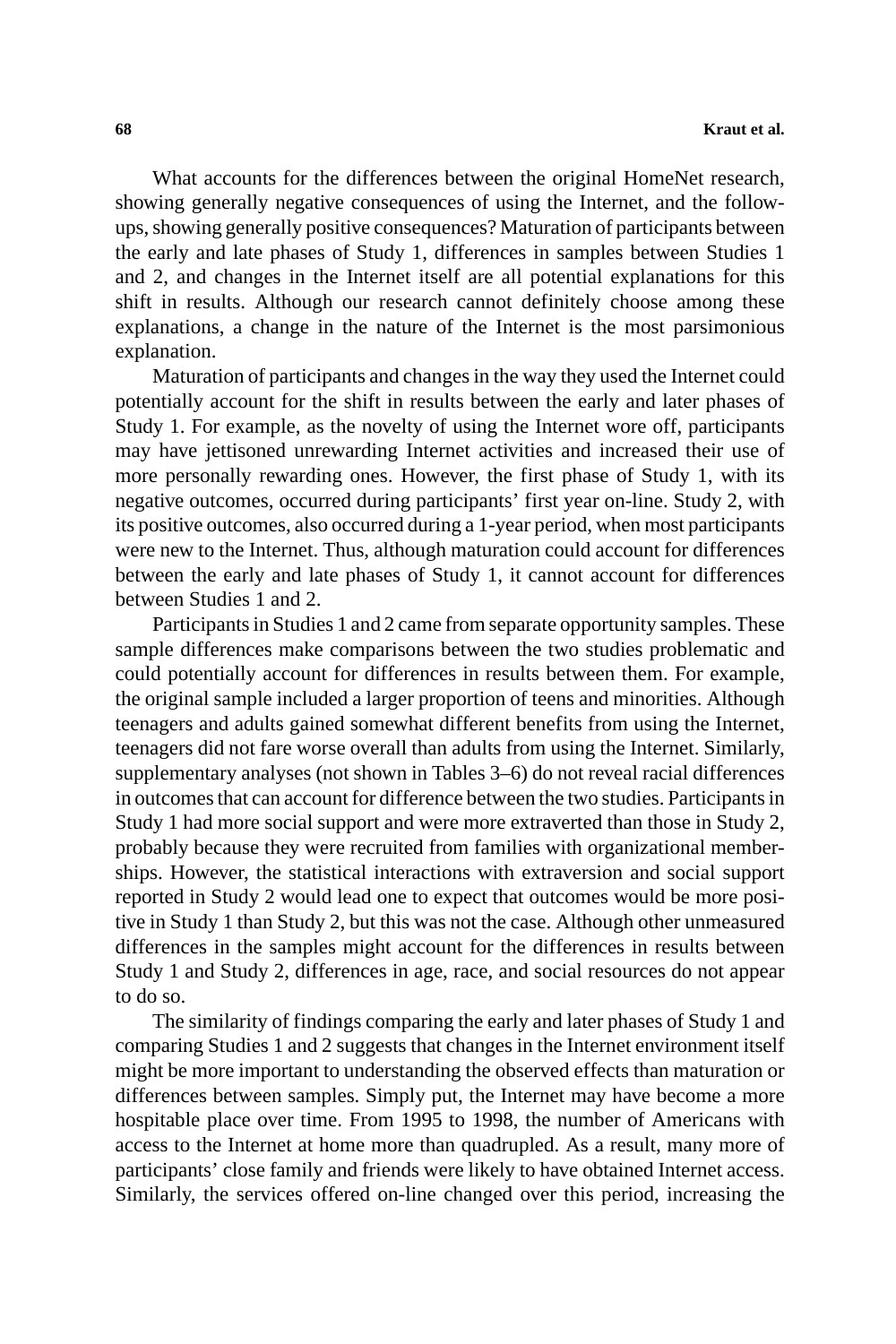ease with which people could communicate with their strong ties. For example, new communication services, such as America Online's instant messaging, allow users to subscribe to a list of family and friends and be notified when members of their "buddy lists" come on-line. In addition to these changes to the on-line social environment, over the span of this research, the Internet provided a richer supply of information, with more news, health, financial, hobby, work, community, and consumer information available. It began to support financial and commercial transactions. Together, these changes could have promoted better integration of participants' on-line behavior with the rest of their lives.

Our finding from Study 2 that extraverts and those with more support benefited more from their Internet use is consistent with this idea. That is, the Internet may be more beneficial to individuals to the extent they can leverage its opportunities to enhance their everyday social lives. Those who are already effective in using social resources in the world are likely to be well positioned to take advantage of a powerful new technology like the Internet.

Research shows that people can form strong social bonds on-line and that relationships formed on-line can carry over to the off-line world (e.g., Parks & Roberts, 1998; McKenna et al., this issue). However, research also suggests that strong relationships developed on-line are comparatively rare. Most studies show that people use the Internet more to keep up with relationships formed off-line than to form new ones on-line (e.g., Kraut et al., 1996; Pew Internet and American Life Project, 2000). In addition, on-line relationships are weaker on average than those formed and maintained off-line (e.g., Cummings et al., in press; Gross et al., this issue). Gross et al. (this issue) also report that adolescents who feel socially anxious and/or lonely are especially likely to communicate on-line with people with whom they do not feel close. Thus one would expect that a diet filled with on-line relationships would be harmful to the social and psychological health of Internet users. Fortunately, people don't seem to use the Internet this way. Rather they mingle their on-line and off-line worlds, using the Internet to keep up with people from their off-line lives and calling and visiting people they initially met on-line (Kraut et al., 1996; McKenna et al., this issue).

Although the impact of using the Internet across the two studies was generally positive, some negative outcomes remained. Across both studies, as people used the Internet more, they reported increases in daily life stress and hassles. Supplementary analyses did not identify any single stressor that occurred more frequently with Internet use, even though the cumulative increase with Internet use was statistically significant. One explanation is that the time spent on-line leaves less for a wide range of other activities and that this time drought may lead to a generalized perception of stress.

In addition to increases in stress, heavier Internet use was also associated with declining commitment to living in the local area and less knowledge about it. These declines may come about because the Internet makes available an abundance of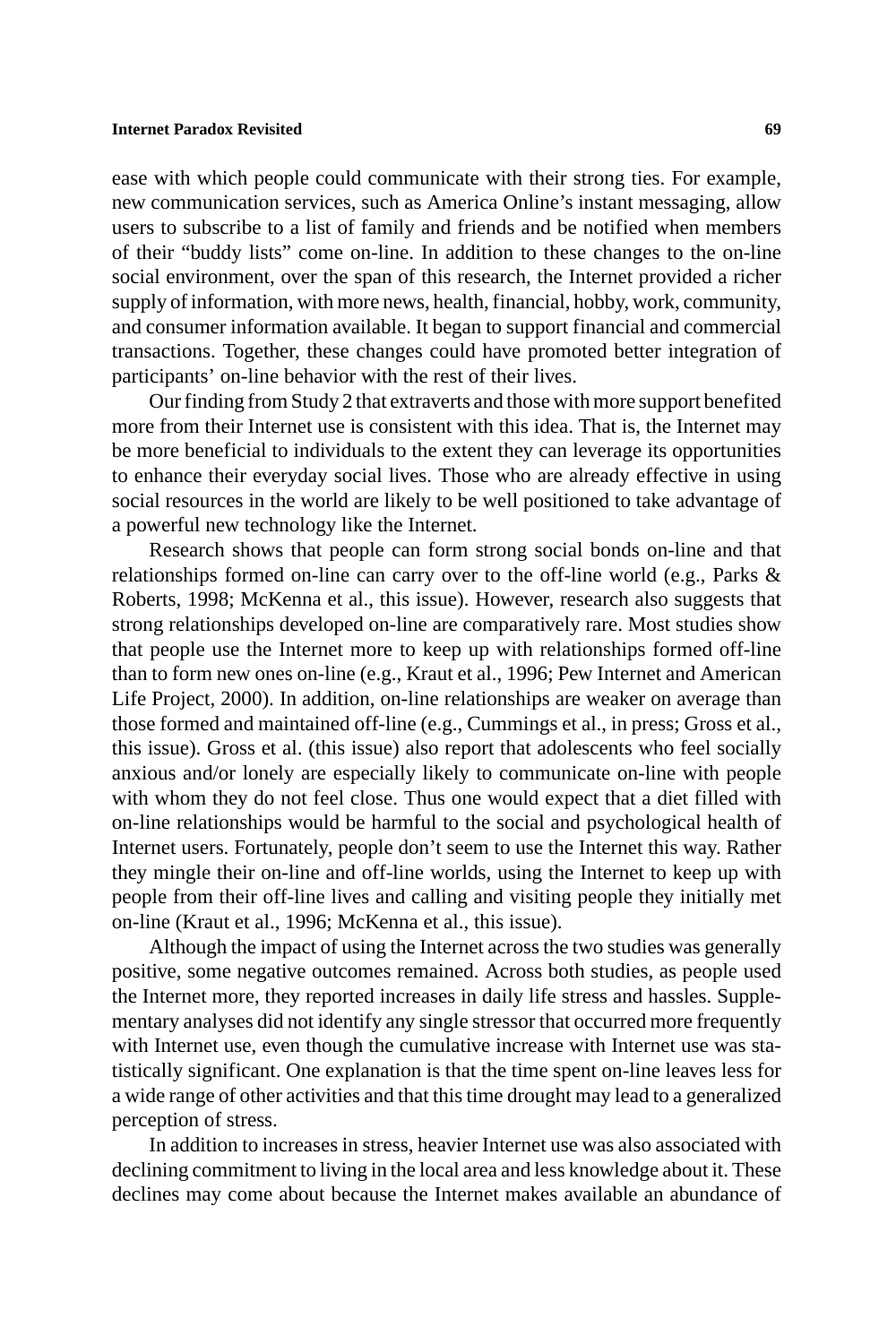on-line information (and social relationships) outside of the local area. Unlike regional newspapers, for example, the Internet makes news about distant cities as accessible as news about one's hometown.

The mechanisms by which the Internet has its impact on social involvement and psychological well-being remain unclear. One possibility is that the effects of using the Internet depend upon what people do on-line. For example, one might expect that interpersonal communication with friends and family would have more beneficial effects than using the Internet for downloading music, playing computer games, or communicating with strangers. Another possibility is that all uses of the Internet are equivalent in this regard and that the important factor is not how people use the Internet, but what they give up to spend time on-line. Thus the effects of using the Internet might be very different if it substitutes for time spent watching television than if it substitutes for time spent conversing with close friends. No research to date, however, including our own, can distinguish between these two possibilities. Our own attempts to identify the unique effects of using the Internet for different functions were unsuccessful. Self-report measures may be too insensitive to track true differences in use.

Understanding the mechanisms for the Internet's impact is essential for informing private, commercial, and public policy decisions. People need better information to know whether to ration their time on-line or to decide which uses of the Internet are in their long-term interests. As experience with television suggests, enjoyable uses of new technology may be harmful in the long term (e.g., Huston et al., 1992; Putnam, 2000). Service providers need to decide what applications to offer on-line. Schools and libraries need to decide whether to offer e-mail and chat capabilities along with their information-oriented services.

Experiments are a standard way to assess the impact of an intervention. Although laboratory experiments can identify short-term consequences of Internet use, they are too limited to illuminate how the Internet affects slowly emerging phenomena, such as social relationships, community commitment, or psychological well-being (Rabby & Walther, in press). Unfortunately, it is probably too late in the evolution of the Internet to carry out true long-term experiments, at least in North America. We tried to conduct such an experiment on Internet use for Study 2, but in less than 12 months, 83% of the households in the control group had acquired Internet access on their own.

Nonetheless, researchers should continue to attempt to discern how using the Internet is affecting people's lives with the best designs possible. Although cross-sectional designs are most common in research on the impact of the Internet (e.g., Cole, 2000; Parks & Roberts, 1998; Pew Internet & American Life Project, 2000; Riphagen & Kanfer, 1997), they cannot distinguish preexisting differences among people who use the Internet from consequences of using it. Therefore, we believe longitudinal designs are essential to understanding the effects of Internet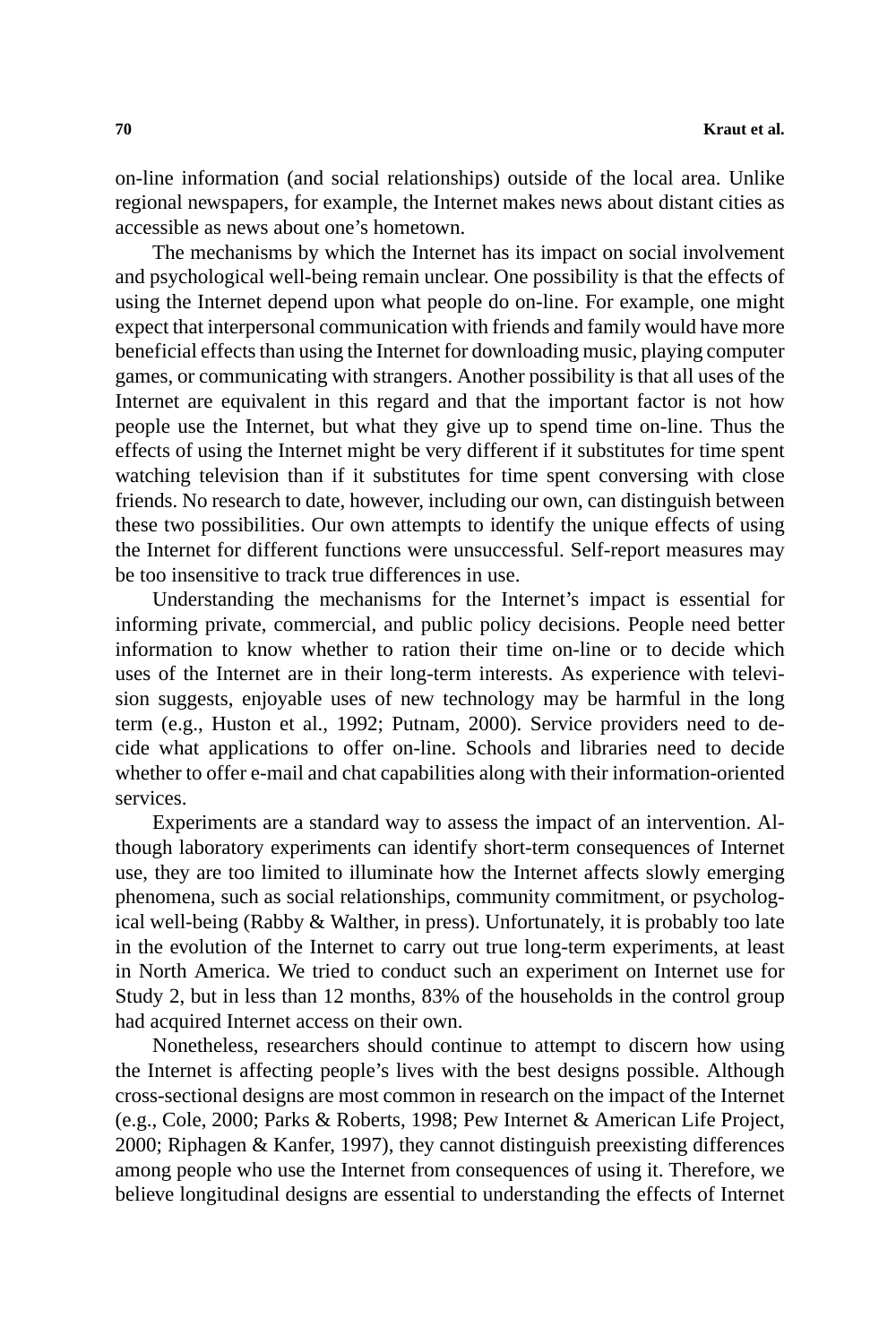use and the differences in these effects as the Internet changes. In addition, we need better and more detailed descriptions of how people spend their time, both on-line and off, to relate these detailed descriptions to changes in important domains of life. The diary measures used by Gross et al. (this issue) are a step in this direction.

# **References**

- Bendig, A. W. (1962). The Pittsburgh scales of social extraversion, introversion and emotionality. *Journal of Psychology, 53*, 199–209.
- Cohen, J., & Cohen, P. (1983). *Applied multiple regression/correlation analysis for the behavioral sciences*. Hillsdale, NJ: Erlbaum.
- Cohen, S. (1988). Perceived stress in a probability sample of the United States. In S. Spacapan and S. Oskamp (Eds.), *The social psychology of health* (pp. 31–67). Thousand Oaks, CA: Sage.
- Cohen, S., Mermelstein, R., Kamarck, T., & Hoberman, H. (1984). Measuring the functional components of social support. In I. G. Sarason & B. R. Sarason (Eds.), *Social support: Theory, research and applications* (pp. 73–94). The Hague, Holland: Martinus Niijhoff.
- Cohen, S., & Wills, T. A. (1985). Stress, social support, and the buffering hypothesis. *Psychological Bulletin, 98*, 310–357.
- Cole, J. (2000). Surveying the digital future: The UCLA Internet report [On-line, retrieved November 17, 2000]. Available: http://WWW.CCP.UCLA.EDU/pages/internet-report.asp
- Cummings, J., Butler, B., & Kraut, R. (in press). The quality of online social relationships. *Communications of the ACM*.
- Diener, E., Suh, E. M., Lucas, R. E., & Smith, H. (1999). Subjective well-being: Three decades of progress. *Psychological Bulletin, 125*, 276–302.
- Fischer, C. S. (1992). *America calling*. Berkeley and Los Angeles: University of California Press.
- Heatherton, T. F., & Polivy, J. (1991). Development and validation of a scale for measuring state self-esteem. *Journal of Personality and Social Psychology, 60*, 895–910.
- Helgeson, V. S., Cohen, S., Schulz, R., & Yasko, J. (2000). Group support interventions for people with cancer: Who benefits from what? *Health Psychology, 19*, 107–114.
- Hiltz, S. R., & Turoff, M. (1978). *Network nation: Human communication via computer*. Reading, MA: Addison Wesley.
- Huston, A. C., Donnerstein, E., Fairchild, H., Feshbach, N. D., Katz, P. A., Murray, J. P., Rubinstein, E. A., Wilcox, B., & Zuckerman, D. (1992). *Big world, small screen: The role of television in American society*. Lincoln, NE: University of Nebraska Press.
- Kanner, A. D., Coyne, J. C., Schaefer, C., & Lazarus, R. S. (1981). Comparisons of two modes of stress measurement: Daily hassles and uplifts versus major life events. *Journal of Behavioral Medicine, 4*, 1–39.
- Kiesler, S., Lundmark, V., Zdaniuk, B., Kraut, R., Scherlis, W., & Mukhopadhyay, T. (2000). Troubles with the Internet: The dynamics of help at home. *Human-Computer Interaction, 15*(4), 223–352.
- Kraut, R. E., & Attewell, P. (1997). Media use in a global corporation: Electronic mail and organizational knowledge. In S. Kiesler (Ed.), *Culture of the Internet* (pp. 323–342). Mahwah, NJ: Erlbaum.
- Kraut, R. E., Mukhopadhyay, T., Szczypula, J., Kiesler, S., & Scherlis, B. (2000). Information and communication: Alternative uses of the Internet in households. *Information Systems Research, 10*, 287–303.
- Kraut, R. E., Patterson, M., Lundmark, V., Kiesler, S., Mukhopadhyay, T., & Scherlis, W. (1998). Internet paradox: A social technology that reduces social involvement and psychological wellbeing? *American Psychologist, 53*(9), 1017–1032.
- Kraut, R. E., Scherlis, W., Mukhopadhyay, T., Manning, J., & Kiesler, S. (1996). The HomeNet field trial of residential Internet services. *Communications of the ACM, 39*, 55–63.
- Magnus, K., Diener, E., Fujita, F., & Payot, W. (1993). Extraversion and neuroticism as predictors of objective life events: A longitudinal analysis. *Journal of Personality & Social Psychology, 65*, 1046–1053.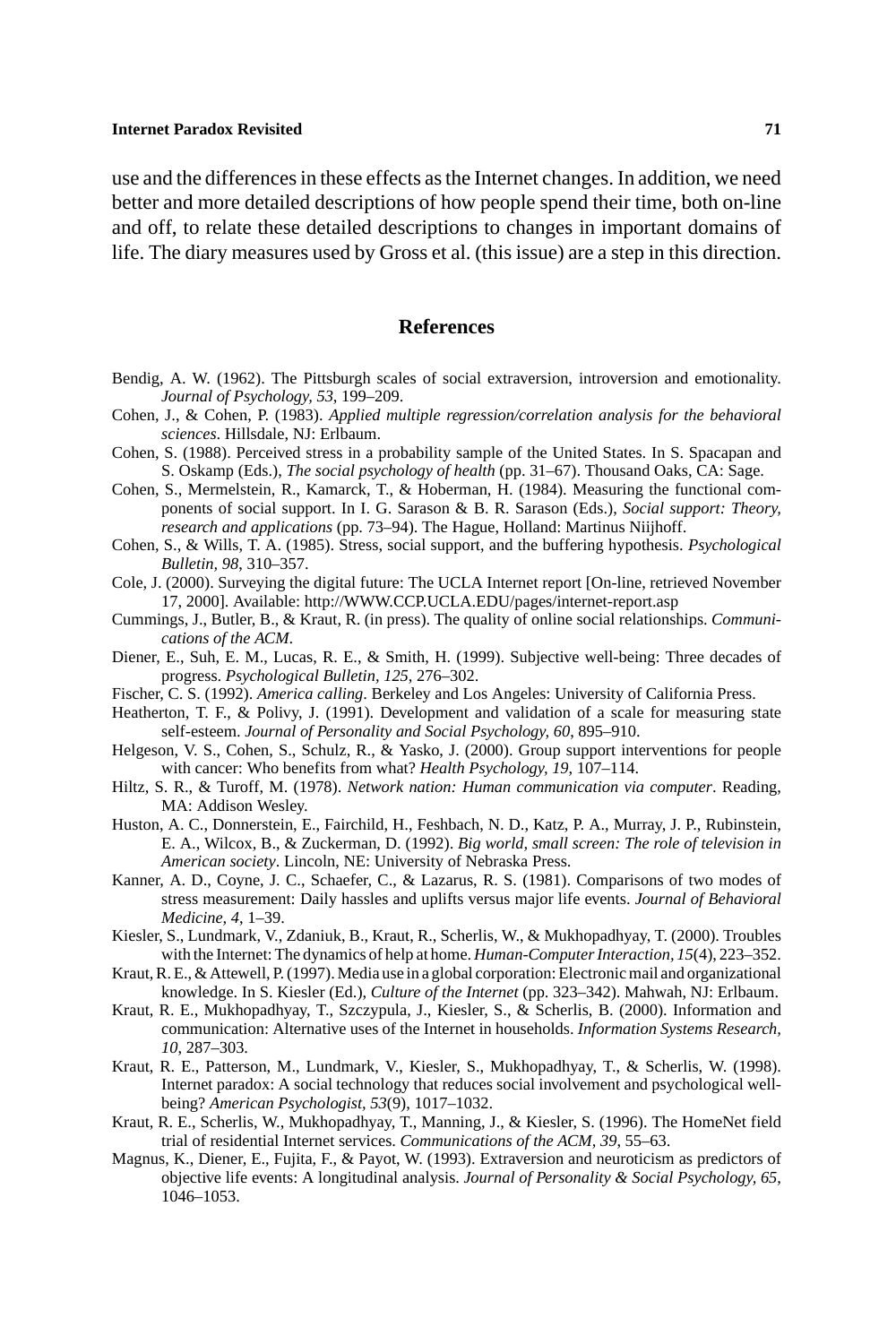- McKenna, K. Y. A., & Bargh, J. A. (1998). Coming out in the age of the Internet: Identity "demarginalization" through virtual group participation. *Journal of Personality and Social Psychology, 75*, 681–694.
- McKenna, K. Y. A., & Bargh, J. A. (2000). Plan 9 from cyberspace: The implications of the Internet for personality and social psychology. *Personality and Social Psychology Review, 4*, 57–75.
- Mowday, R., Steers, R., & Porter, L. (1979). The measurement of organizational commitment. *Journal of Vocational Behavior, 14*, 224–227.
- Parks, M., & Roberts, L. (1998). Making MOOsic: The development of personal relationships on line and a comparison to their off-line counterparts. *Journal of Social and Personal Relationships, 15*, 517–537.
- The Pew Internet & American Life Project. (2000, May 10). Tracking online life: How women use the Internet to cultivate relationships with family and friends [On-line, retrieved May 15, 2000]. Available: http://www.pewinternet.org/reports/
- Putnam, R. D. (2000). *Bowling alone*. New York: Simon & Schuster.
- Rabby, M., & Walther, J. B. (in press). Computer-mediated communication impacts on relationship formation and maintenance. In D. Canary & M. Dainton (Eds.), *Maintaining relationships through communication: Relational, contextual, and cultural variations.*Mahwah, NJ: Erlbaum.
- Radloff, L. (1977). The CES-D Scale: A self-report depression scale for research in the general population. *Applied Psychological Measurement, 1*, 385–401.
- Research & Education Association. (1996). The best test preparation for the GED (General Educational Development). Piscataway, NJ: Author.
- Riphagen, J., & Kanfer, A. (1997). How does e-mail affect our lives? [On-line, retrieved October 15, 1999]. Champaign-Urbana, IL: National Center for Supercomputing Applications. Available: http://www.ncsa.uiuc.edu/edu/trg/e-mail/index.html
- Rosenberg, M., with Suchman, E. A., & Goldsone, R. K. (1957). *Occupations and values*. Glencoe, IL: Free Press.
- Russell, D., Peplau, L., & Cutrona, C. (1980). The revised UCLA Loneliness Scale: Concurrent and discriminant validity evidence. *Journal of Personality and Social Psychology, 39*(3), 472–480.
- Shapiro, J. S. (1999). Loneliness: Paradox or artifact? *American Psychologist, 54*(9), 782–783.
- Sproull, L., & Kiesler, S. (1991). *Connections: New ways of working in the networked organization*. Cambridge, MA: MIT Press.
- Srole, L. (1956). Social integration and certain corollaries. *American Sociological Review, 21*, 709–716.

StataCorp. (2001). Stata Statistical Software: Release 7.0. College Station, TX: Stata Corporation.

- Survey Research Center. (1969). *1964 election study*. Ann Arbor, MI: University of Michigan, Inter-University Consortium for Political Research.
- Thoits, P. (1983). Multiple identities and psychological well-being: A reformulation and test of the social isolation hypothesis. *American Sociological Review, 48*, 174–187.
- Von Dras, D. D., & Siegler, I. C. (1997). Stability in extraversion and aspects of social support at midlife. *Journal of Personality & Social Psychology, 72*, 233–241.
- Ware, J. E., Snow, K. K., Kosinski, M., & Gandek, B. (1993). *SF-36 Health Survey: Manual and interpretation guide*. Boston: Nimrod.
- Watson, D., Clark, L. A., & Tellegen, A. (1988). Development and validation of brief measures of positive and negative affect: The PANAS scales. *Journal of Personality and Social Psychology, 54*, 1063–1070.
- Wellman, B., Quan, A., Witte, J., & Hampton, K. (2001). Does the Internet increase, decrease or supplement social capital? Social networks, participation, and community commitment. *American Behavioral Scientist, 45*, 436–455.
- Wellman, B., & Wortley, S. (1990). Different strokes for different folks: Community ties and social support. *American Journal of Sociology, 96*(3), 558–588.
- Williams, A. W., Ware, J. E., & Donald, C. A. (1981). A model of mental health, life events, and social supports applicable to general populations. *Journal of Health and Social Behavior, 22*, 324–333.

ROBERT KRAUT is Herbert Simon Professor of Human-Computer Interaction at Carnegie Mellon University. He holds a PhD in social psychology from Yale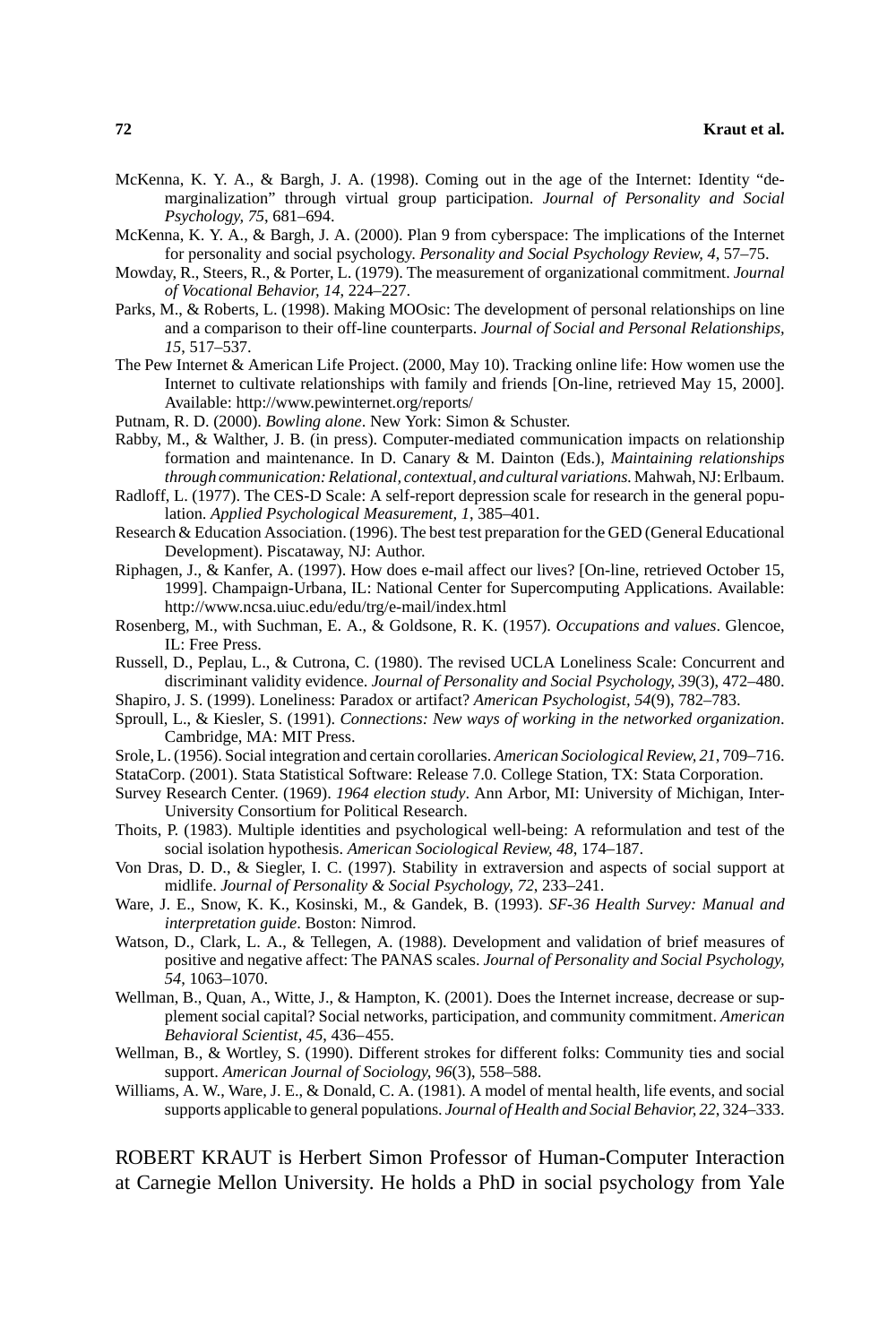University and has worked as a research scientist at AT&T Bell Laboratories and Bell Communications Research and as a faculty member at University of Pennsylvania and Cornell University. He has broad interests in the design and impact of information technology. He has conducted empirical research on office automation and employment quality, technology and home-based employment, the communication needs of collaborating scientists, the design of information technology for small-group intellectual work, and the impact of national information networks on organizations and families.

SARA KIESLER is Professor of Human-Computer Interaction at Carnegie Mellon University. She holds a PhD in psychology from Ohio State University. Her research examines social aspects of technology and technological change, especially computer communication and human-computer interaction. Her projects currently span topics in human-robot interaction, use of information technology in cars, home technology, impact of the Internet, electronic communities and groups, and distributed and multidisciplinary work groups or organizations.

BONKA BONEVA is a postdoctoral fellow in the Human-Computer Interaction Institute at Carnegie Mellon University. She received a PhD in sociology from the University of Sofia and has done doctoral work in psychology at the University of Pittsburgh. She has previously worked at the Bulgarian Academy of Sciences, the University of Sofia, Northwestern University, and the University of Pittsburgh. Her research and publications include work on personality factors in international and internal migration, reconstructing social identities under new sociocultural conditions, and theoretical and methodological issues of power motivation. Recently, she has been studying the impact of gender in computer-mediated communication.

JONATHON N. CUMMINGS is a postdoctoral fellow in the Human-Computer Interaction Institute at Carnegie Mellon University, from which he received his PhD in organization science. He earned his BA in psychology from the University of Michigan and his AM in social psychology from Harvard University. He is currently interested in the social impact of Internet use in households and the workplace, interaction processes and performance consequences of distributed work, and statistical analyses and visualization tools for understanding social networks.

VICKI HELGESON is an Associate Professor of Psychology at Carnegie Mellon University. She received her PhD in experimental social psychology from the University of Denver and completed a postdoctoral fellowship in health psychology at the University of California at Los Angeles. Her research interests focus on the intersections of gender, relationships, and health. She has conducted a number of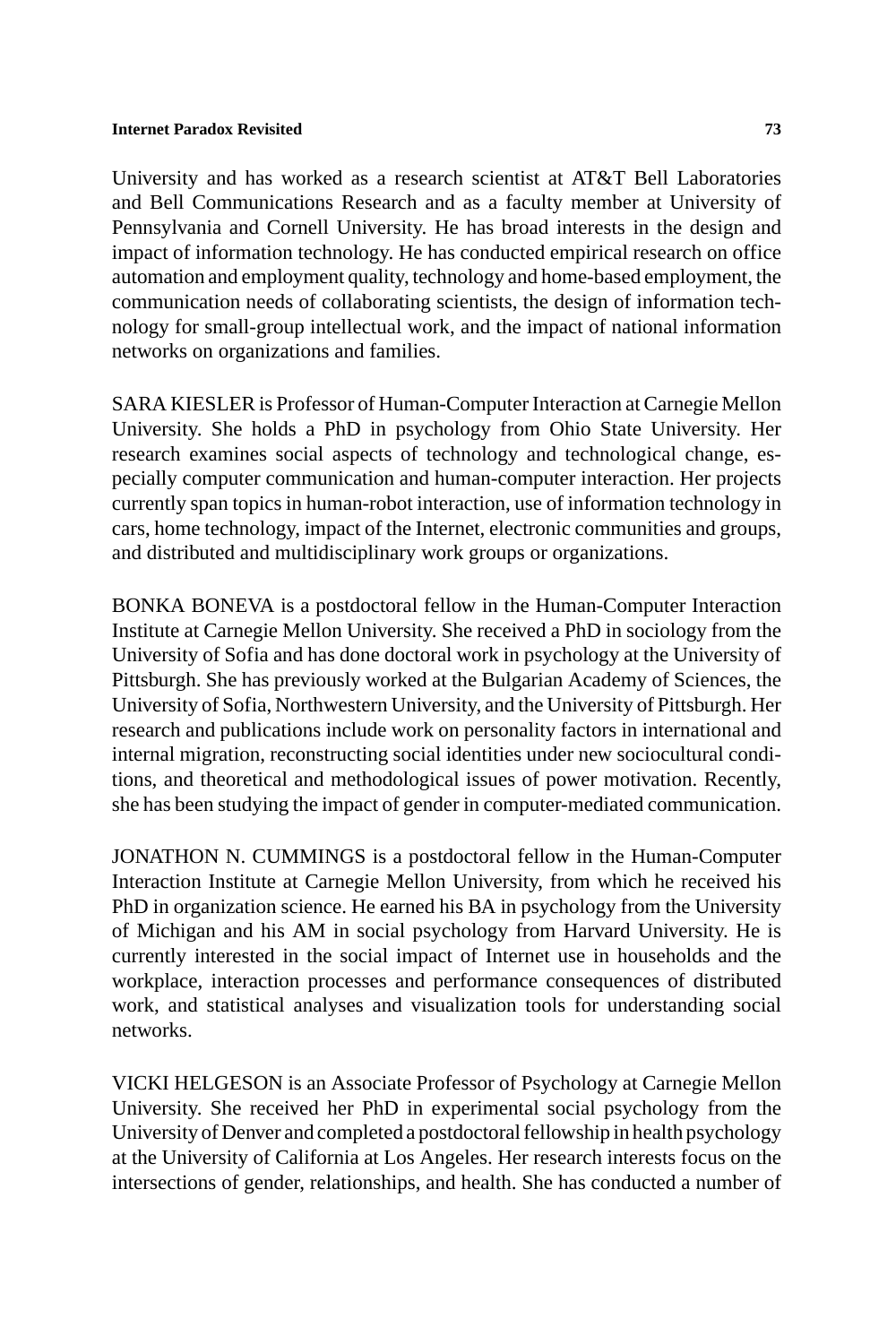longitudinal studies that focus on how people adjust to chronic illness, including breast cancer, heart disease, prostate cancer, and diabetes. Much of this work has been supported by the National Institutes of Health.

ANNE M. CRAWFORD is a postdoctoral fellow in the Human-Computer Interaction Institute at Carnegie Mellon University involved with longitudinal research on the impact of computers, Internet, and other technologies on social relationships and family interaction. Previously, she was Senior Data Analyst for the Pittsburgh Youth Study at the University of Pittsburgh Medical Center and Health System for a longitudinal study of substance use and delinquency among adolescent males. She was data analyst for the HIV and Alcohol Prevention Project at the University of Kentucky in 1998–99. She received her PhD in social psychology from the University of Kentucky in 1998.